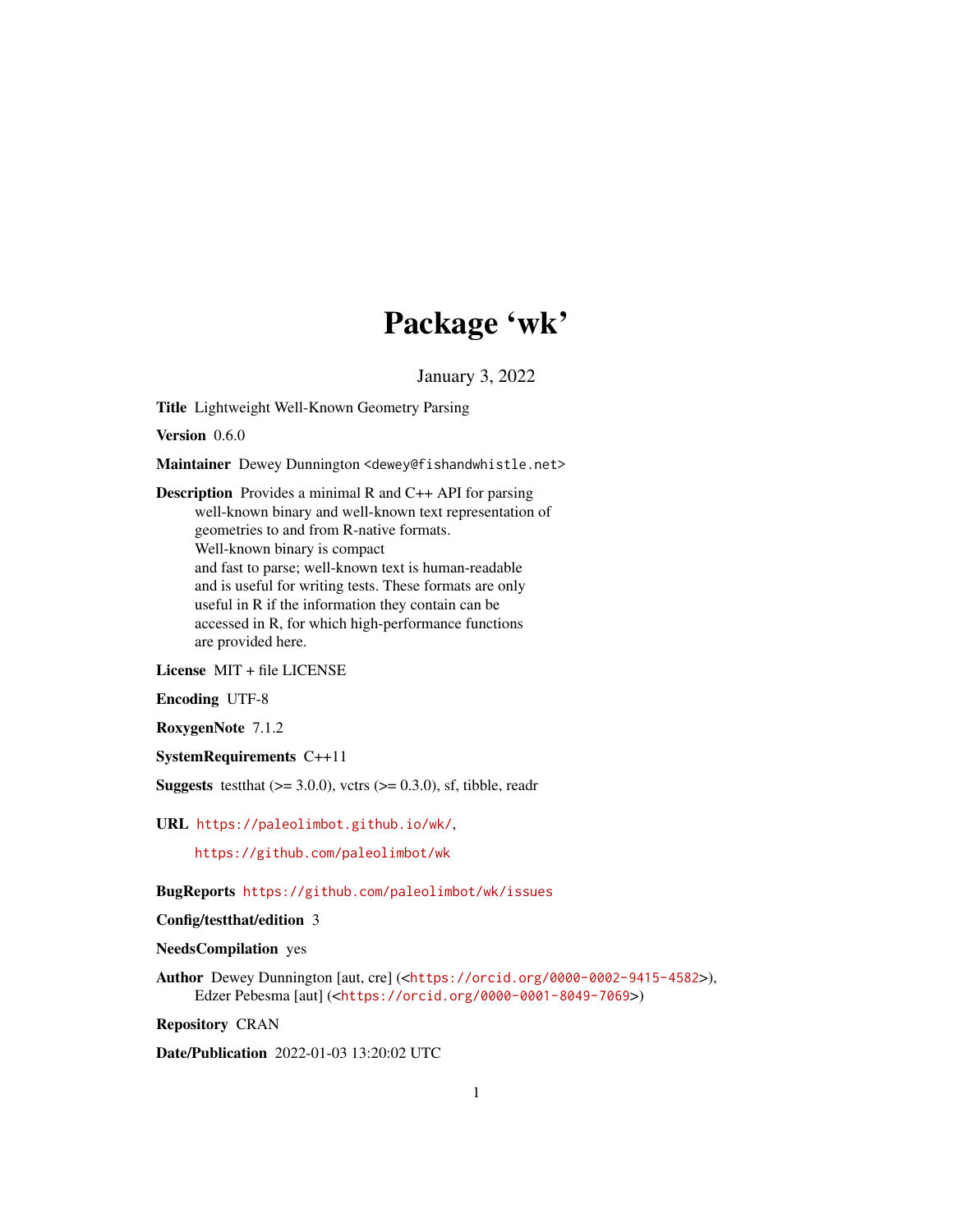# R topics documented:

| 3              |
|----------------|
| $\overline{4}$ |
| $\overline{4}$ |
| 5              |
| 5              |
| 6              |
| 6              |
| $\overline{7}$ |
| 8              |
| 9              |
| 10             |
| 10             |
| 11             |
| 12             |
| 14             |
| 15             |
| 16             |
| 16             |
| 17             |
| 18             |
| 19             |
| 19             |
| 20             |
| 21             |
| 22             |
| 24             |
| 25             |
| 26             |
| 27             |
| 28             |
| 29             |
| 31             |
|                |
|                |
|                |
| 34             |
| 35             |
| 36             |
| 37             |
| 37             |
| 39             |
|                |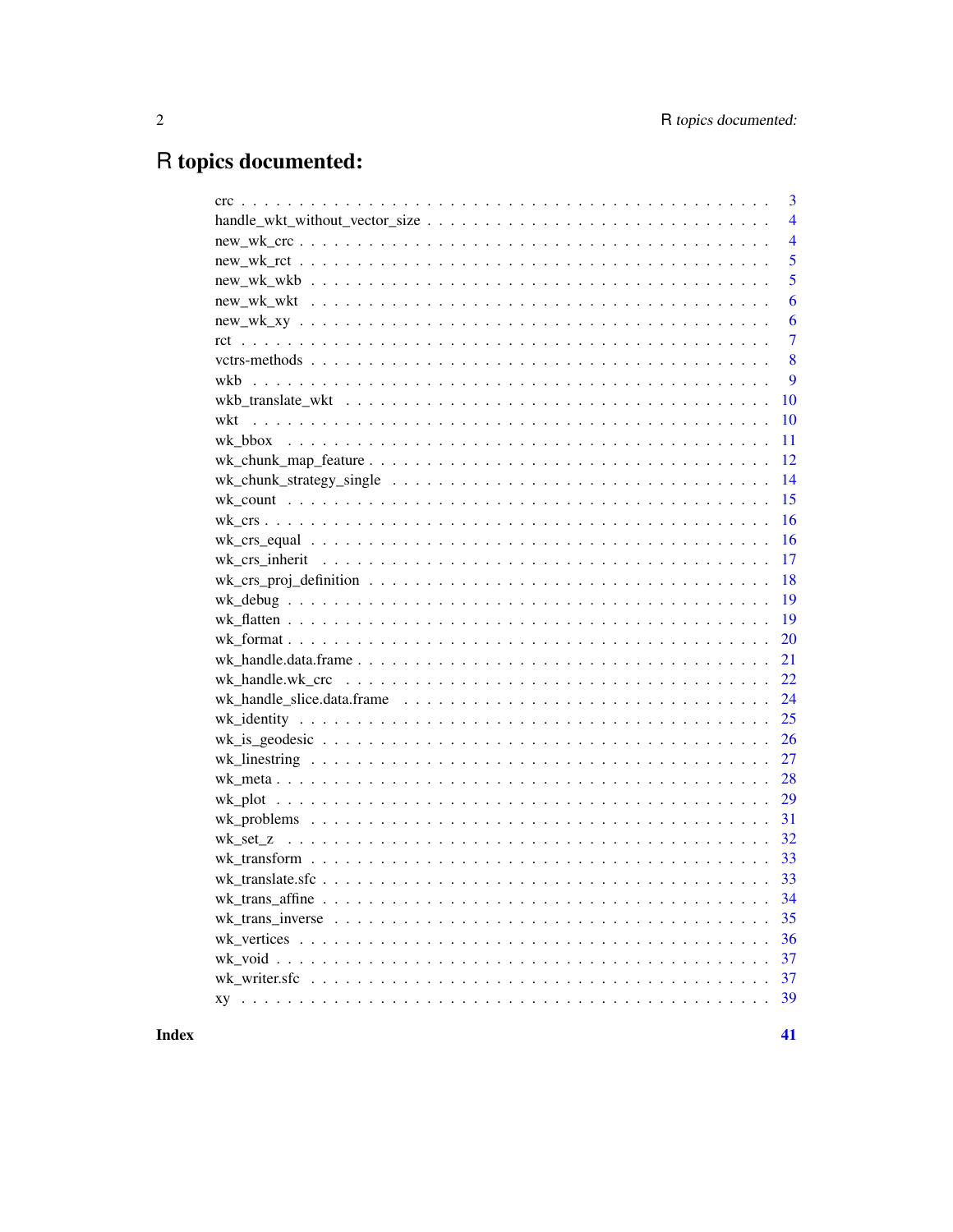<span id="page-2-1"></span><span id="page-2-0"></span>crc *2D Circle Vectors*

## Description

2D Circle Vectors

# Usage

```
crc(x = double(), y = double(), r = double(), crs = wk_crs_auto())as\_crc(x, \ldots)## S3 method for class 'wk_crc'
as\_crc(x, \ldots)## S3 method for class 'matrix'
as\_crc(x, ..., crs = NULL)## S3 method for class 'data.frame'
as\_crc(x, ..., crs = NULL)
```
## Arguments

| x, y | Coordinates of the center                            |
|------|------------------------------------------------------|
| r    | Circle radius                                        |
| crs  | A value to be propagated as the CRS for this vector. |
|      | Extra arguments passed to $as\_crc()$ .              |

## Value

A vector along the recycled length of bounds.

## Examples

crc(1, 2, 3)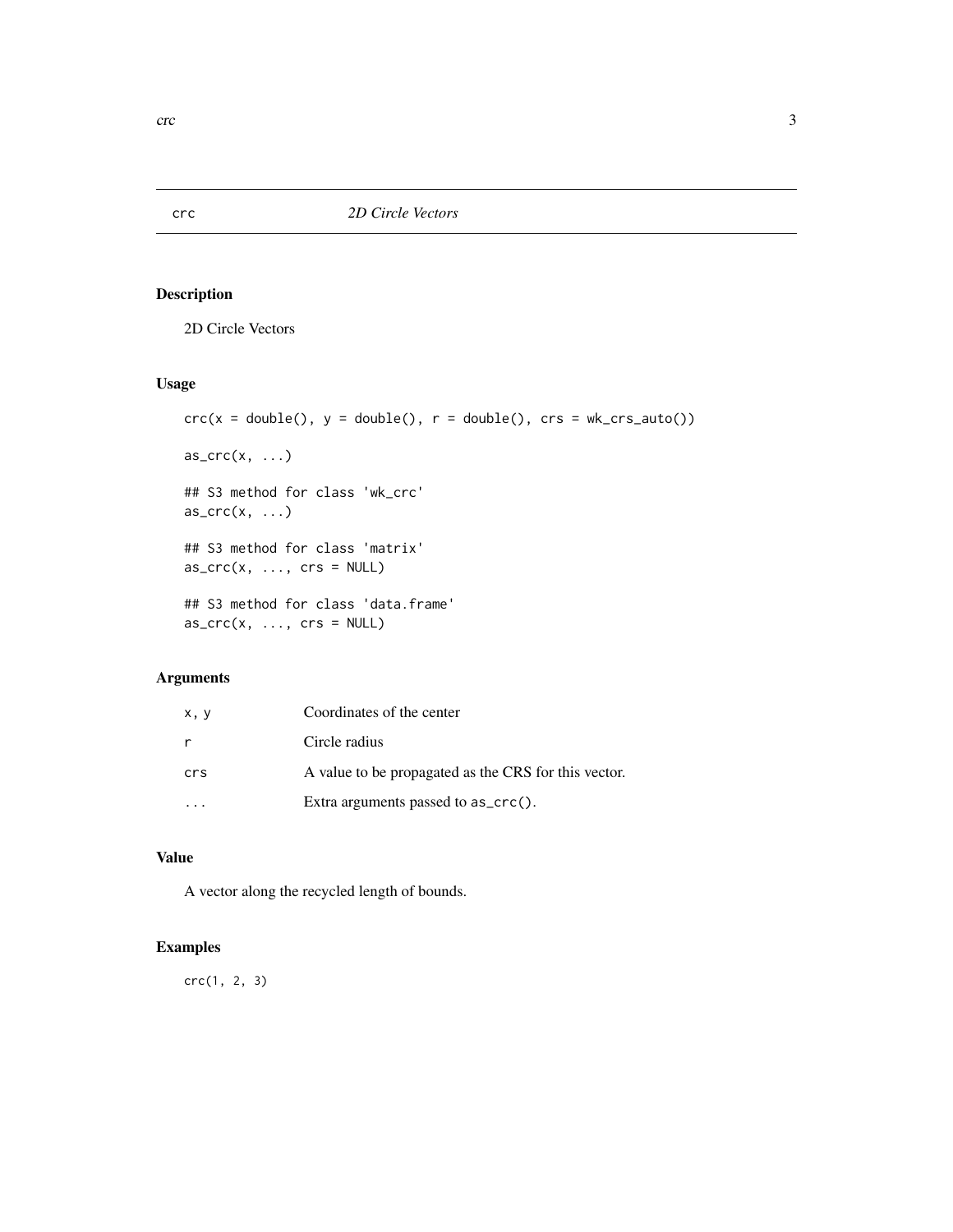<span id="page-3-0"></span>handle\_wkt\_without\_vector\_size

*Test handlers for handling of unknown size vectors*

# Description

Test handlers for handling of unknown size vectors

#### Usage

```
handle_wkt_without_vector_size(handleable, handler)
```
## Arguments

| handleable | A geometry vector (e.g., $wkb()$ , $wkt()$ , $xy()$ , $rct()$ , or $sf::st\_sfc()$ ) for<br>which $wk$ handle() is defined. |
|------------|-----------------------------------------------------------------------------------------------------------------------------|
| handler    | A wk handler object.                                                                                                        |

## Examples

handle\_wkt\_without\_vector\_size(wkt(), wk\_vector\_meta\_handler())

new\_wk\_crc *S3 details for crc objects*

# Description

S3 details for crc objects

#### Usage

```
new_wk_crc(x = list(x = double(), y = double(), r = double()); crs = NULL)
```

|     | $A$ crc $()$                                         |
|-----|------------------------------------------------------|
| crs | A value to be propagated as the CRS for this vector. |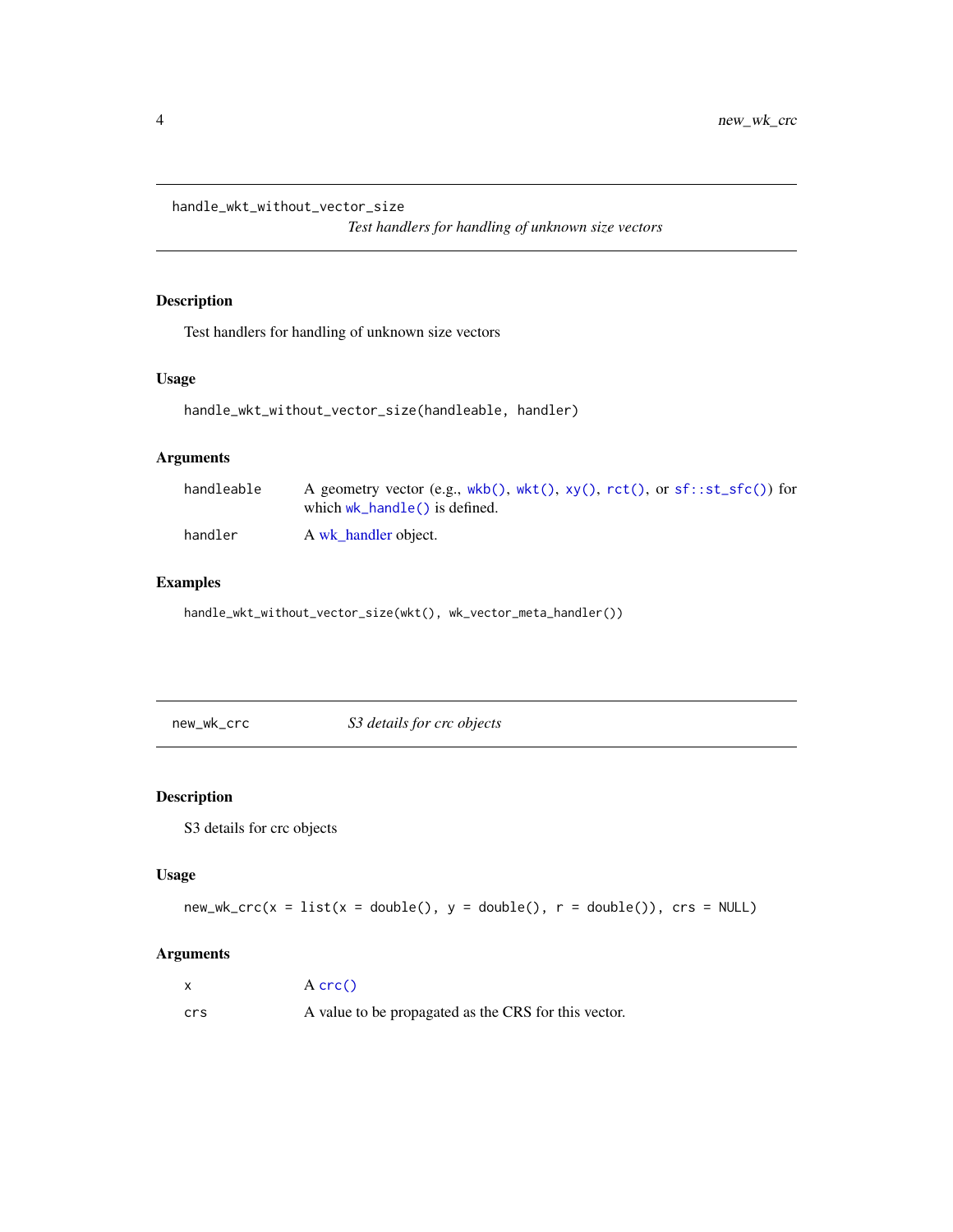<span id="page-4-0"></span>

S3 details for rct objects

# Usage

```
new_wk_rct(
  x = list(xmin = double(), ymin = double(), xmax = double(), ymax = double(),crs = NULL
\mathcal{E}
```
# Arguments

|     | $A$ rct()                                            |
|-----|------------------------------------------------------|
| crs | A value to be propagated as the CRS for this vector. |

<span id="page-4-1"></span>

| new_wk_wkb | S3 Details for wk_wkb |
|------------|-----------------------|
|------------|-----------------------|

# Description

S3 Details for wk\_wkb

## Usage

```
new_wk_wkb(x = list(), crs = NULL, geodesic = NULL)
```
validate\_wk\_wkb(x)

is\_wk\_wkb(x)

|          | $A$ (possibly) wkb() vector                                                                         |
|----------|-----------------------------------------------------------------------------------------------------|
| crs      | A value to be propagated as the CRS for this vector.                                                |
| geodesic | TRUE if edges must be interpolated as geodesics when coordinates are spherical.<br>FALSE otherwise. |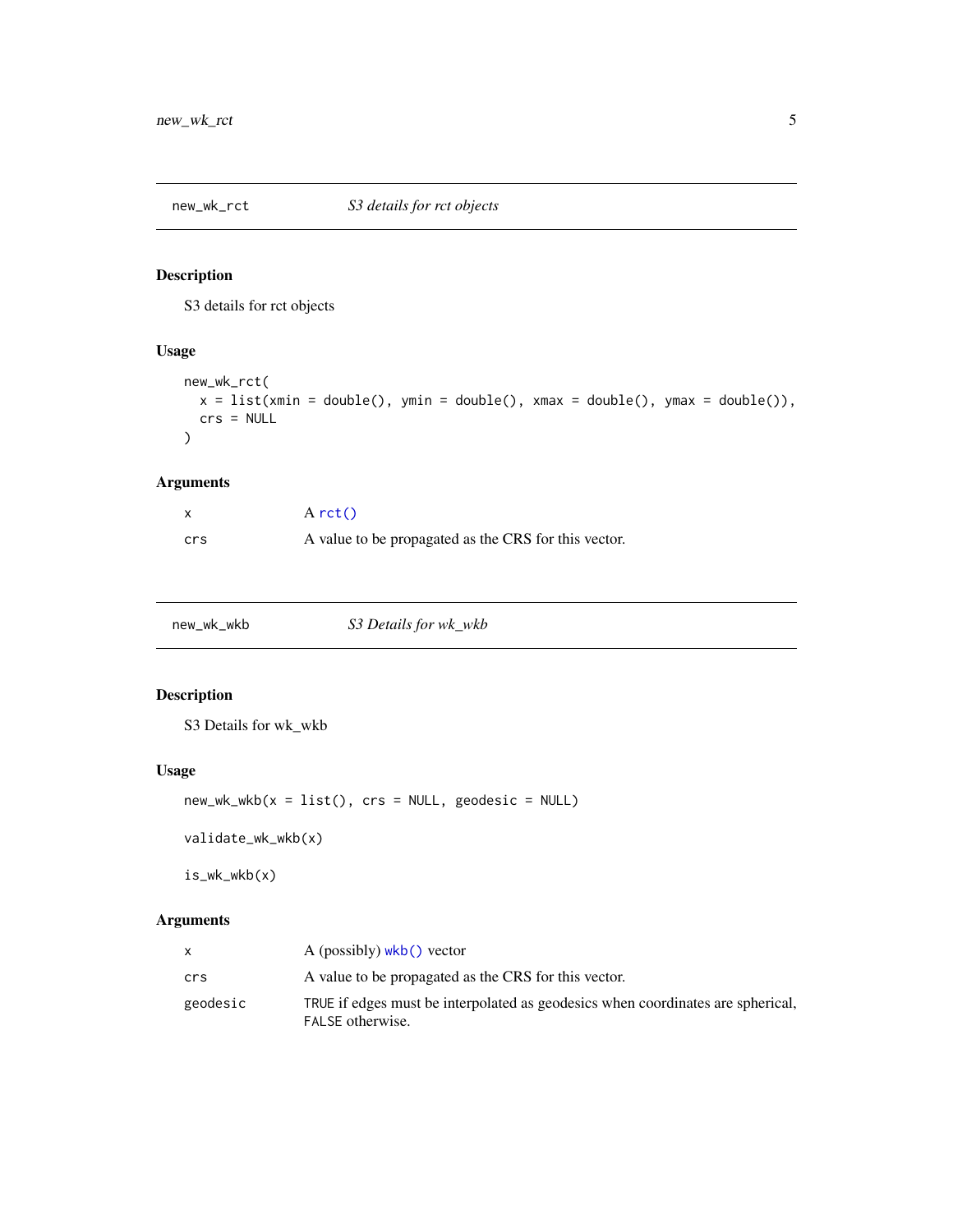<span id="page-5-1"></span><span id="page-5-0"></span>

S3 Details for wk\_wkt

#### Usage

```
new_wk_wkt(x = character(), crs = NULL, geodesic = NULL)
```
is\_wk\_wkt(x)

validate\_wk\_wkt(x)

#### Arguments

|          | A (possibly) $wkt()$ vector                                                                         |
|----------|-----------------------------------------------------------------------------------------------------|
| crs      | A value to be propagated as the CRS for this vector.                                                |
| geodesic | TRUE if edges must be interpolated as geodesics when coordinates are spherical,<br>FALSE otherwise. |

#### Description

S3 details for xy objects

#### Usage

```
new_wk_xy(x = list(x = double(), y = double()); crs = NULL)
new_wk_xyz(x = list(x = double(), y = double(), z = double()); crs = NULL)
new_wk_xym(x = list(x = double(), y = double(), m = double());, crs = NULL)new_wk_xyzm(
 x = list(x = double(), y = double(), z = double(), m = double(),crs = NULL
\lambdavalidate_wk_xy(x)
validate_wk_xyz(x)
```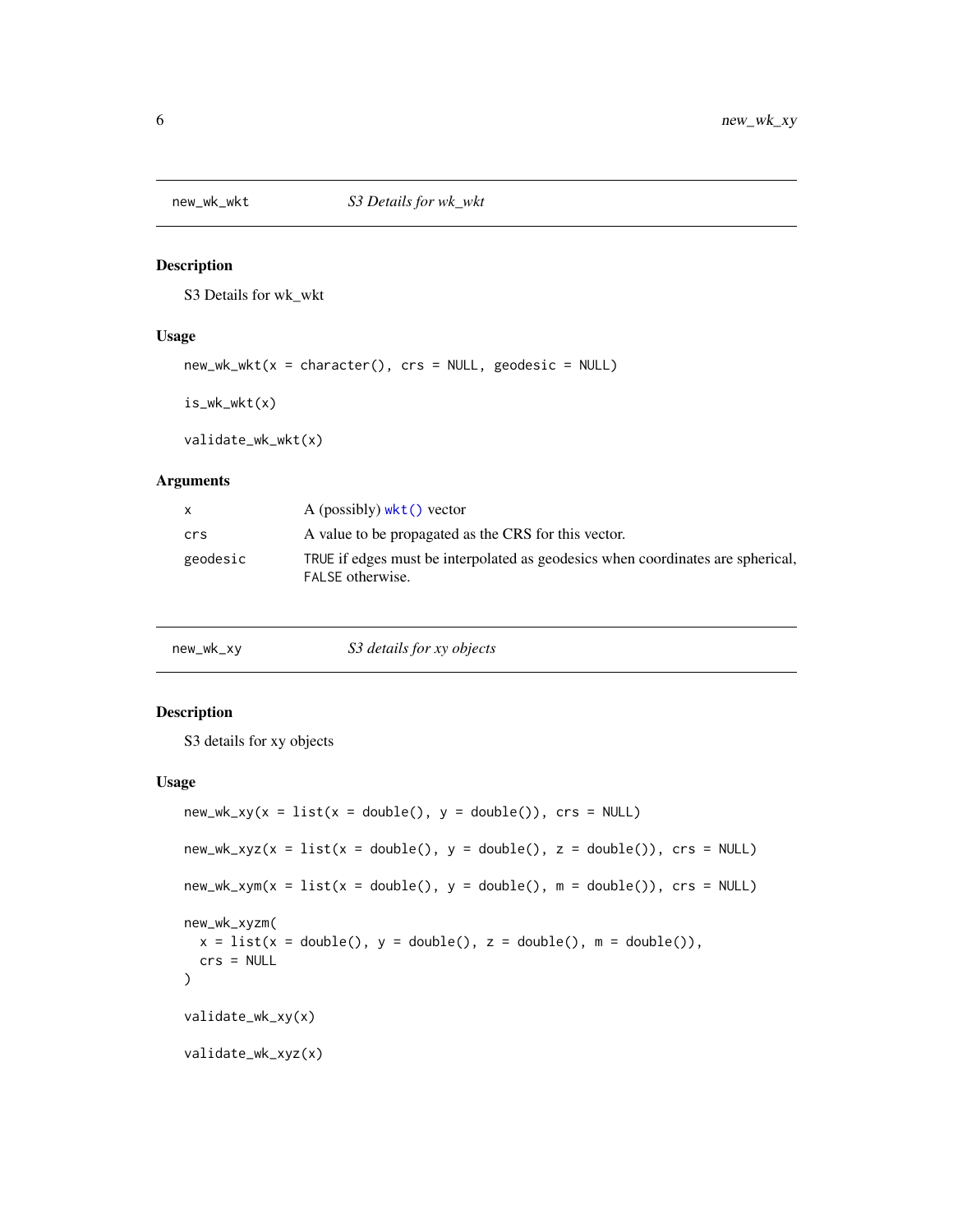```
validate_wk_xym(x)
```
validate\_wk\_xyzm(x)

## Arguments

|     | A xy() object.                                       |
|-----|------------------------------------------------------|
| crs | A value to be propagated as the CRS for this vector. |

<span id="page-6-1"></span>

## Description

2D rectangle vectors

# Usage

```
rct(
  xmin = double(),ymin = double(),
  xmax = double(),
  ymax = double(),crs = wk_crs_auto()\mathcal{E}as_rct(x, \ldots)## S3 method for class 'wk_rct'
as_rct(x, \ldots)## S3 method for class 'matrix'
as_rct(x, ..., crs = NULL)## S3 method for class 'data.frame'
as_rct(x, ..., crs = NULL)
```

| xmin, ymin, xmax, ymax |                                                      |
|------------------------|------------------------------------------------------|
|                        | Rectangle bounds.                                    |
| crs                    | A value to be propagated as the CRS for this vector. |
| X                      | An object to be converted to a $rct()$ .             |
|                        | Extra arguments passed to $as_rct()$ .               |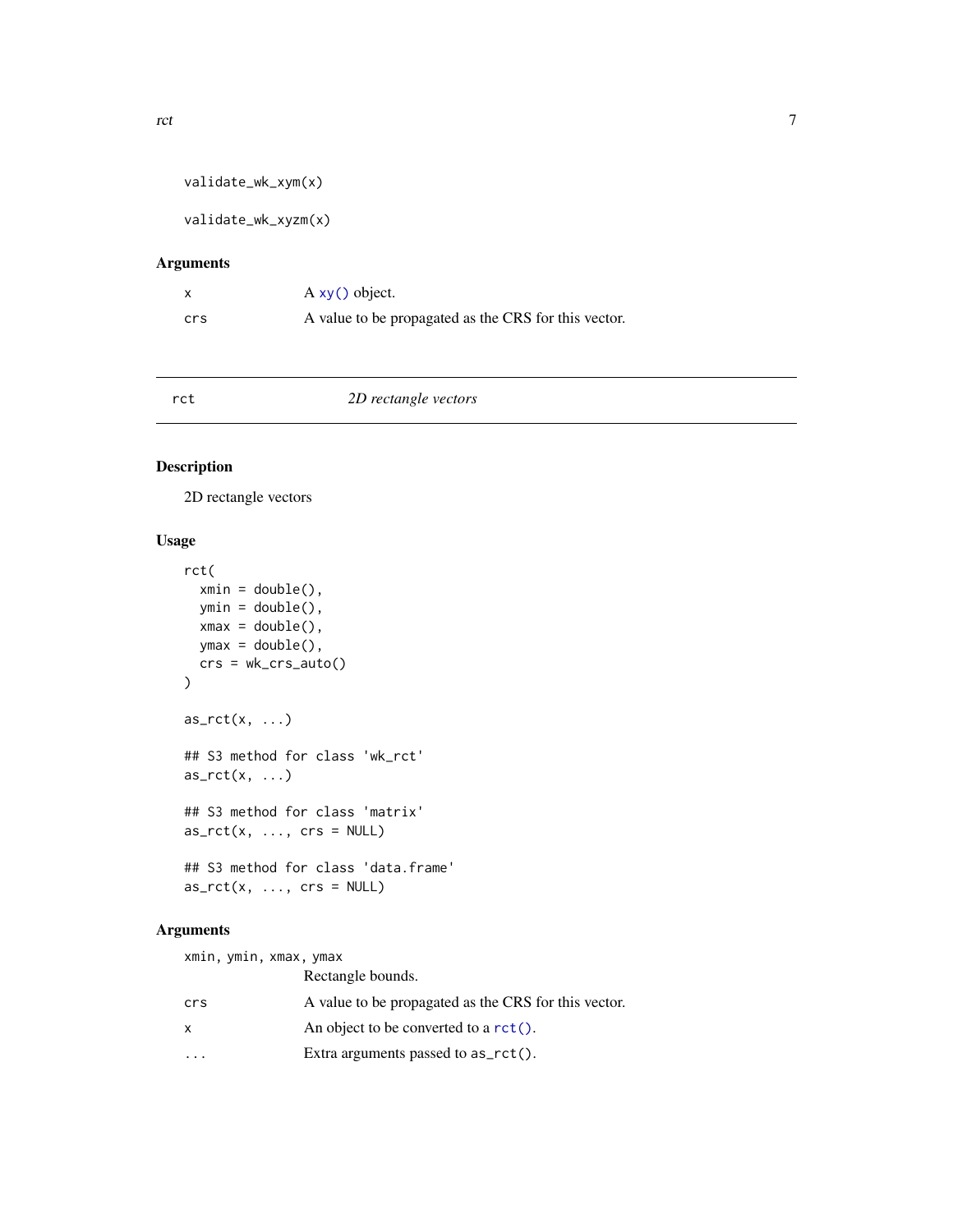# <span id="page-7-0"></span>Value

A vector along the recycled length of bounds.

## Examples

rct(1, 2, 3, 4)

vctrs-methods *Vctrs methods*

# Description

Vctrs methods

#### Usage

```
vec_cast.wk_wkb(x, to, ...)
vec_ptype2.wk_wkb(x, y, ...)
vec_cast.wk_wkt(x, to, ...)
vec_ptype2.wk_wkt(x, y, ...)
vec_cast.wk_xy(x, to, ...)
vec_ptype2.wk_xy(x, y, ...)
vec_cast.wk_xyz(x, to, ...)
vec_ptype2.wk_xyz(x, y, ...)
vec_cast.wk_xym(x, to, ...)
vec_ptype2.wk_xym(x, y, ...)
vec_cast.wk_xyzm(x, to, ...)
vec_ptype2.wk_xyzm(x, y, ...)
vec_cast.wk_rct(x, to, ...)
vec_ptype2.wk_rct(x, y, ...)
vec_cast.wk_crc(x, to, ...)
vec_ptype2.wk_crc(x, y, ...)
```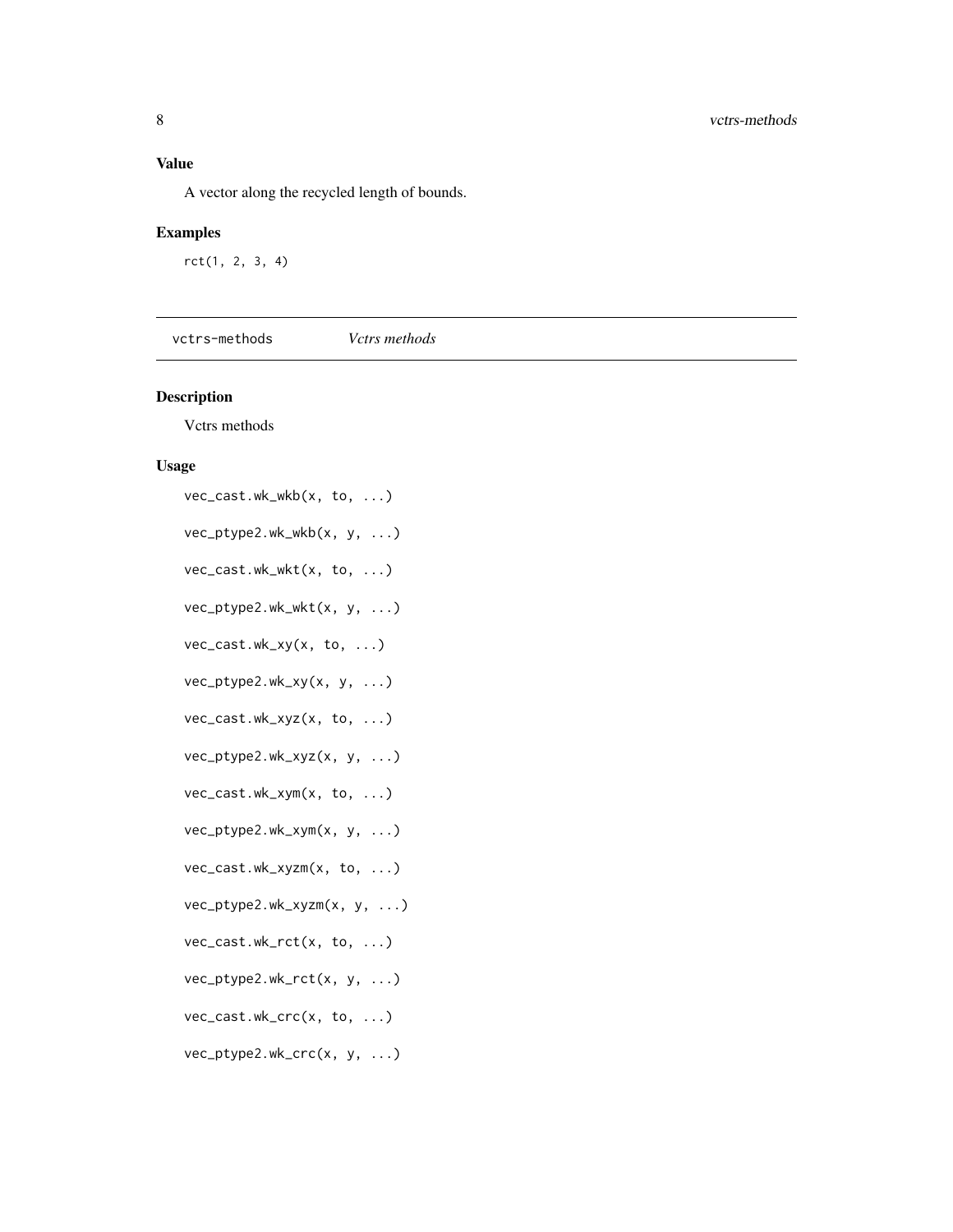#### <span id="page-8-0"></span> $wkb$  9

#### Arguments

x, y, to, ... See [vctrs::vec\\_cast\(\)](#page-0-0) and [vctrs::vec\\_ptype2\(\)](#page-0-0).

#### <span id="page-8-1"></span>wkb *Mark lists of raw vectors as well-known binary*

#### Description

Mark lists of raw vectors as well-known binary

#### Usage

```
wkb(x = list(), crs = wk_ccrs_auto(), geodesic = FALSE)parse_wkb(x, crs = wk_ccrs_auto(), geodesic = FALSE)wk_platform_endian()
as_wkb(x, \ldots)## Default S3 method:
as_wkb(x, \ldots)## S3 method for class 'character'
as_wkb(x, ..., crs = NULL, geodesic = FALSE)## S3 method for class 'wk_wkb'
as_wkb(x, \ldots)## S3 method for class 'blob'
as_wkb(x, ..., crs = NULL, geodesic = FALSE)## S3 method for class 'WKB'
as_wkb(x, ..., crs = NULL, geodesic = FALSE)
```
#### Arguments

| x.        | A list() of raw() vectors or NULL.                                                                  |
|-----------|-----------------------------------------------------------------------------------------------------|
| crs       | A value to be propagated as the CRS for this vector.                                                |
| geodesic  | TRUE if edges must be interpolated as geodesics when coordinates are spherical,<br>FALSE otherwise. |
| $\ddotsc$ | Unused                                                                                              |

#### Value

A [new\\_wk\\_wkb\(\)](#page-4-1)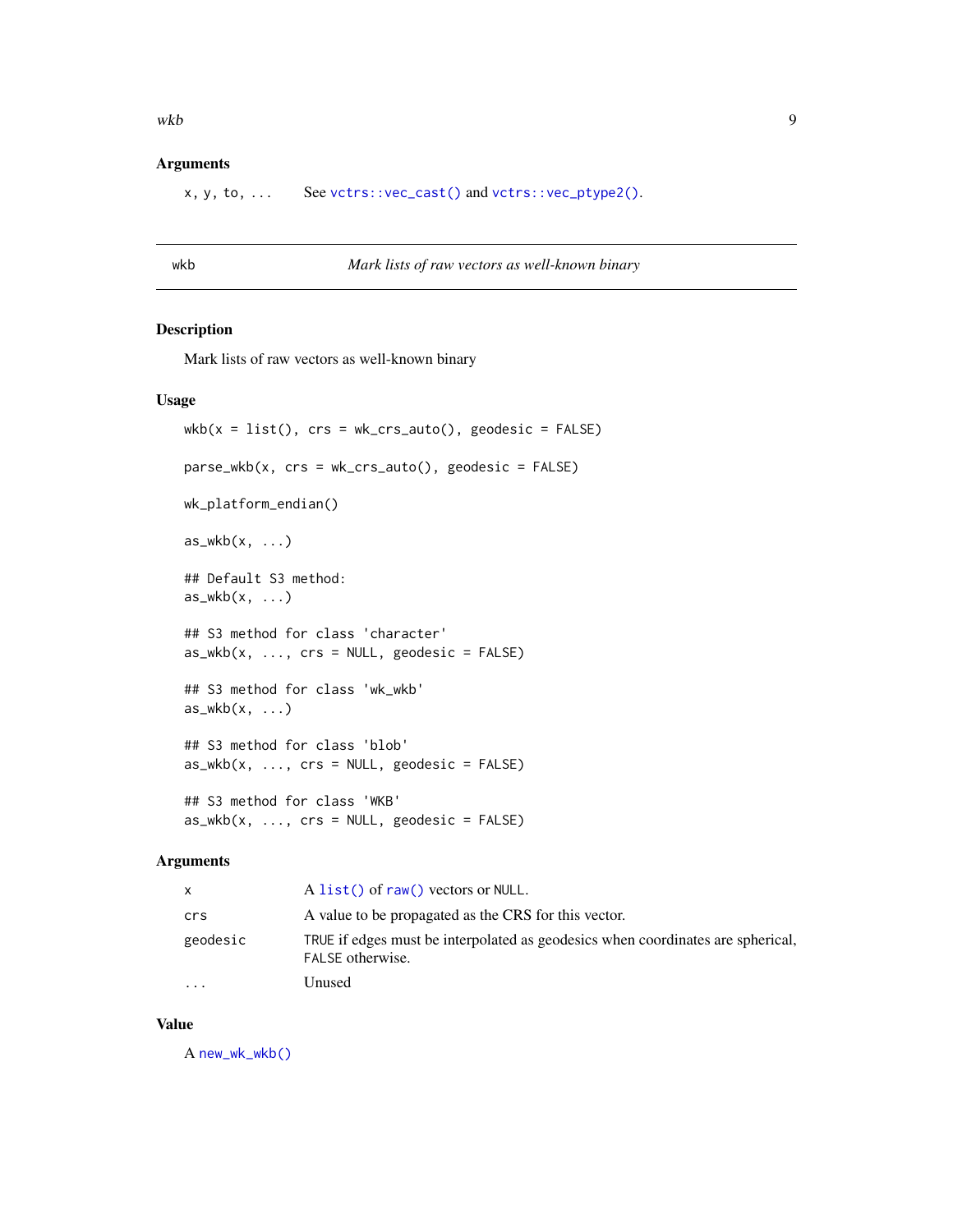# <span id="page-9-0"></span>Examples

```
as_wkb("POINT (20 10)")
```
wkb\_translate\_wkt *Deprecated functions*

# Description

These functions are deprecated and will be removed in a future version.

#### Usage

```
wkb_translate_wkt(wkb, ..., precision = 16, trim = TRUE)
wkb_translate_wkb(wkb, ..., endian = NA_integer_)
wkt_translate_wkt(wkt, ..., precision = 16, trim = TRUE)
wkt_translate_wkb(wkt, ..., endian = NA_integer_)
```
# Arguments

| wkb       | A list() of raw() vectors, such as that returned by $sf::st_as\_binary()$ .    |  |
|-----------|--------------------------------------------------------------------------------|--|
| $\ddots$  | Used to keep backward compatibility with previous versions of these functions. |  |
| precision | The rounding precision to use when writing (number of decimal places).         |  |
| trim      | Trim unnecessary zeroes in the output?                                         |  |
| endian    | Force the endian of the resulting WKB.                                         |  |
| wkt       | A character vector containing well-known text.                                 |  |
|           |                                                                                |  |

<span id="page-9-1"></span>wkt *Mark character vectors as well-known text*

## Description

Mark character vectors as well-known text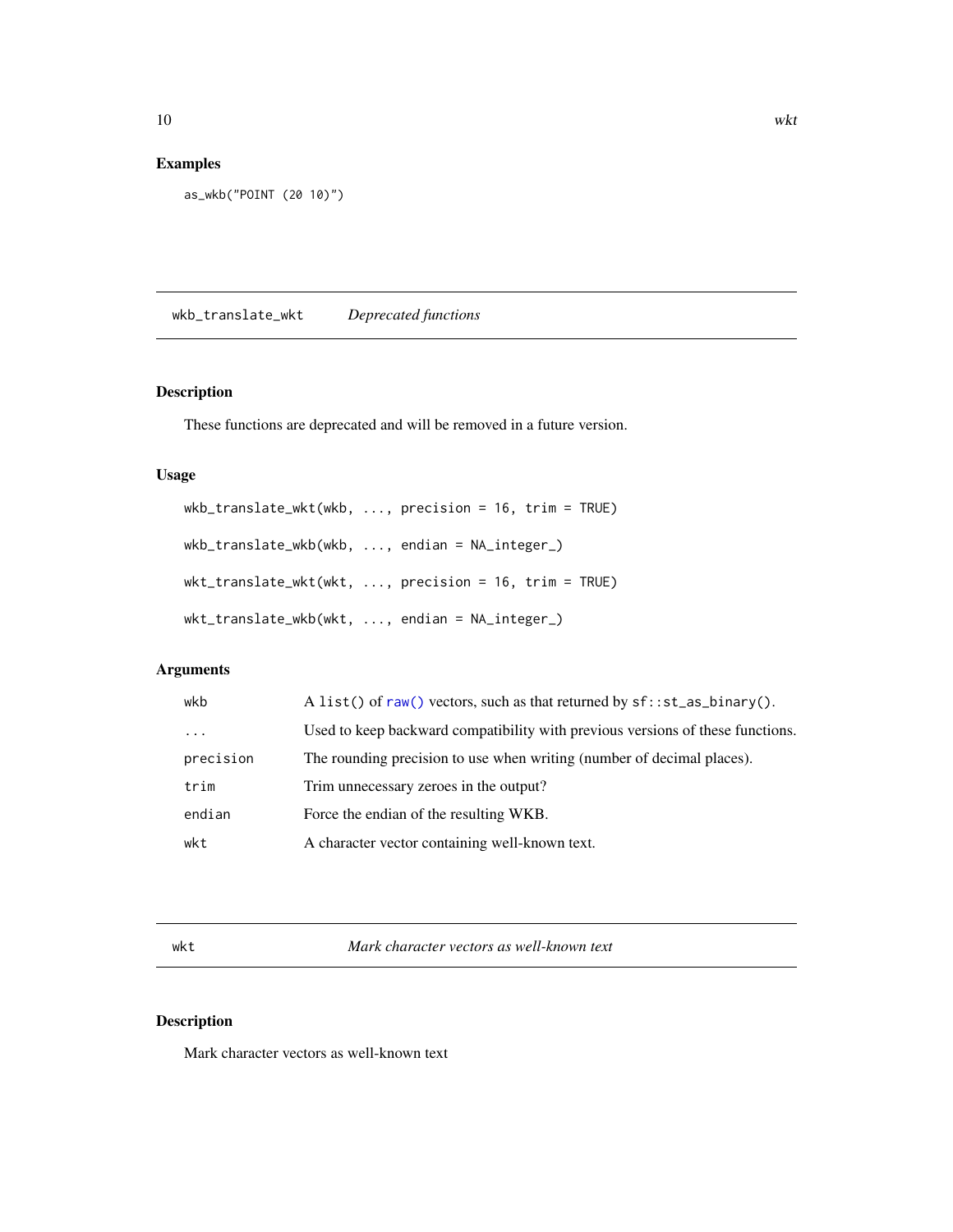#### <span id="page-10-0"></span>wk\_bbox 11

## Usage

```
wkt(x = character(), crs = wk_crs_auto(), geodesic = FALSE)parse_wkt(x, crs = wk_crs_auto(), geodesic = FALSE)
as_wkt(x, \ldots)## Default S3 method:
as_wkt(x, \ldots)## S3 method for class 'character'
as_wkt(x, ..., crs = NULL, geodesic = FALSE)## S3 method for class 'wk_wkt'
as_wkt(x, \ldots)
```
## Arguments

| X        | A character () vector containing well-known text.                                                   |
|----------|-----------------------------------------------------------------------------------------------------|
| crs      | A value to be propagated as the CRS for this vector.                                                |
| geodesic | TRUE if edges must be interpolated as geodesics when coordinates are spherical,<br>FALSE otherwise. |
| $\cdots$ | Unused                                                                                              |
|          |                                                                                                     |

## Value

A [new\\_wk\\_wkt\(\)](#page-5-1)

## Examples

```
wkt("POINT (20 10)")
```
wk\_bbox *2D bounding rectangles*

## Description

2D bounding rectangles

#### Usage

```
wk_bbox(handleable, ...)
```
wk\_envelope(handleable, ...)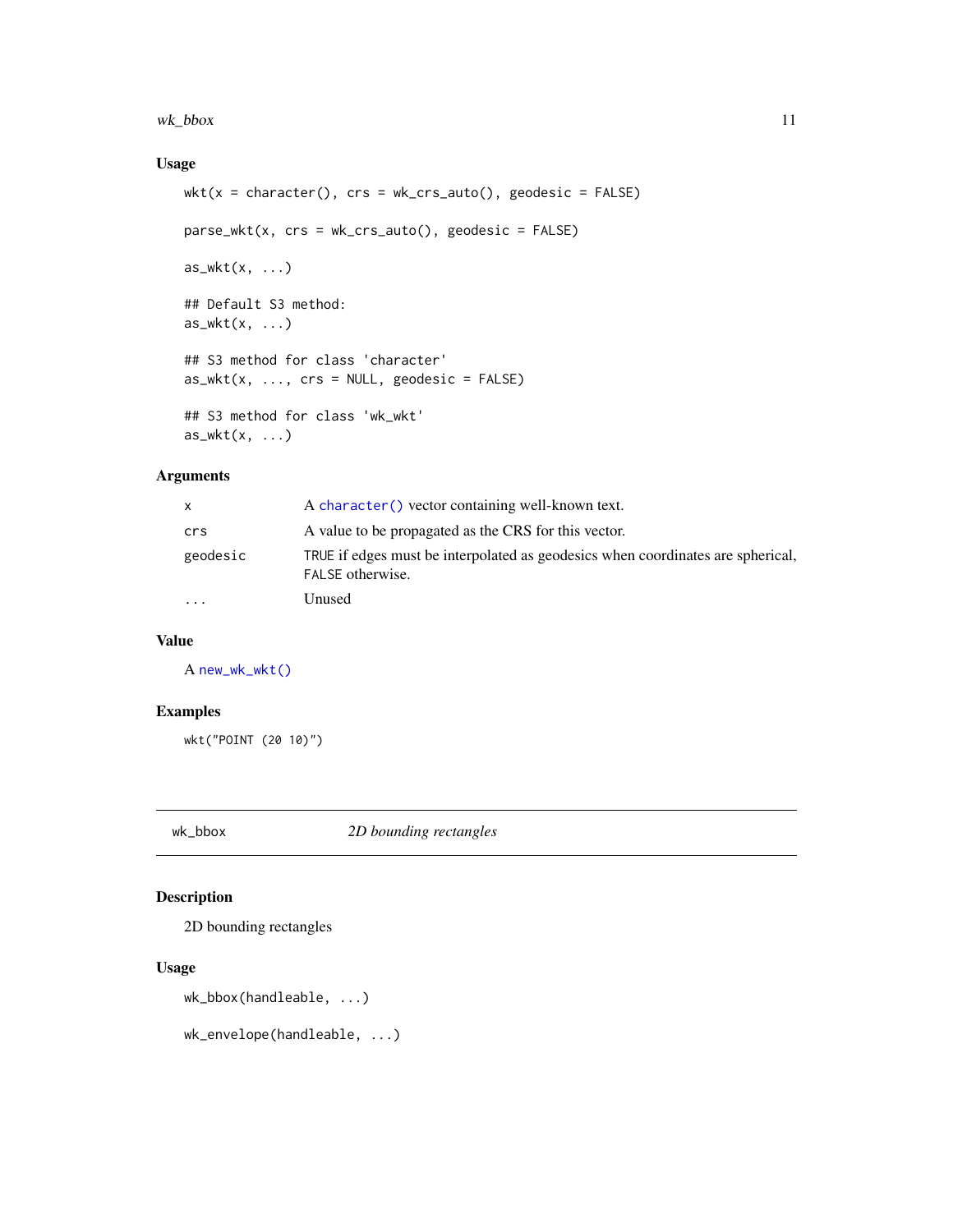```
## Default S3 method:
wk_bbox(handleable, ...)
## Default S3 method:
wk_envelope(handleable, ...)
## S3 method for class 'wk_rct'
wk_envelope(handleable, ...)
## S3 method for class 'wk_crc'
wk_envelope(handleable, ...)
## S3 method for class 'wk_xy'
wk_envelope(handleable, ...)
wk_bbox_handler()
wk_envelope_handler()
```
## Arguments

| handleable | A geometry vector (e.g., wkb(), wkt(), $xy($ ), $rct()$ , or $sf::st\_sfc()$ for |
|------------|----------------------------------------------------------------------------------|
|            | which $wk$ handle() is defined.                                                  |
| $\cdots$   | Passed to the wk_handle() method.                                                |

#### Value

A [rct\(\)](#page-6-1) of length 1.

#### Examples

wk\_bbox(wkt("LINESTRING (1 2, 3 5)"))

<span id="page-11-1"></span>wk\_chunk\_map\_feature *Operate on handleables by chunk*

#### Description

It is often impractical, inefficient, or impossible to perform an operation on a vector of geometries with all the geometries loaded into memory at the same time. These functions generalize the pattern of split-apply-combine to one or more handlers recycled along a common length. These functions are designed for developers rather than users and should be considered experimental.

<span id="page-11-0"></span>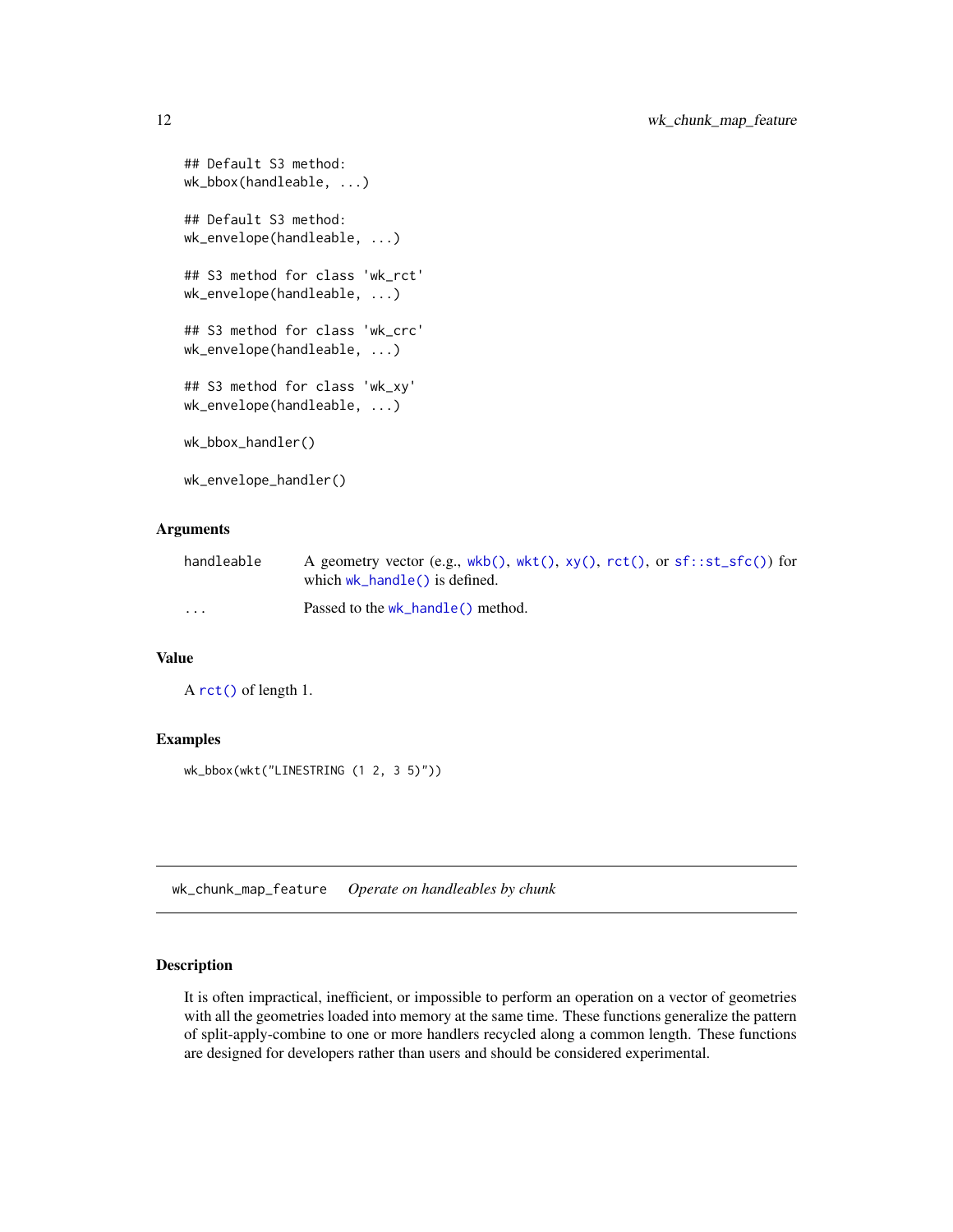<span id="page-12-0"></span>wk\_chunk\_map\_feature 13

## Usage

```
wk_chunk_map_feature(
  handleables,
  fun,
  vector_args = NULL,
  args = NULL,input_handler_factory = wk_writer,
  output_template = NULL,
  strategy = wk_chunk_strategy_feature(chunk_size = 10000)
)
```
#### Arguments

| handleables           | A single handleable or a list() of handleables recycleable along a common<br>length.                                                                                                                                                                                                     |  |
|-----------------------|------------------------------------------------------------------------------------------------------------------------------------------------------------------------------------------------------------------------------------------------------------------------------------------|--|
| fun                   | A function called like fun(!!! transformed_handleables,!!! vector_args,!!!<br>args) for each chunk. For wk_chunk_map_feature() this must be length-<br>stable (i.e., return a value whose size is the recycled length of handleables and<br>vector_args for that chunk).                 |  |
| vector_args           | Vectorized arguments to fun.                                                                                                                                                                                                                                                             |  |
| args                  | Non-vectorized arguments to fun.                                                                                                                                                                                                                                                         |  |
| input_handler_factory |                                                                                                                                                                                                                                                                                          |  |
|                       | A function of handleable applied to handleable inputs. The default, $wk\_writer()$ ,<br>will result in fun getting called with a clone of the handleables for each chunk.<br>Another useful pattern is to return a single type of handler so that all handleables<br>have a common type. |  |
| output_template       |                                                                                                                                                                                                                                                                                          |  |
|                       | A vector whose subset-assign method will get called for every chunk or NULL to<br>ignore the output of fun.                                                                                                                                                                              |  |
| strategy              | A function of handleables and n_features such as that returned by wk_chunk_strategy_feature().                                                                                                                                                                                           |  |
|                       |                                                                                                                                                                                                                                                                                          |  |

## Value

output\_template of the recycled common length of handleables and vector\_args filled with values generated by fun.

```
# apply a transformation or calculate a value using the data frame version
# of the geometries (but without resolving all of them at once)
wk_chunk_map_feature(
  wk_linestring(xy(1:10, 1:10), rep(1:5, each = 2)),
  function(features) {
   coords <- wk_coords(features)
   vapply(split(coords, coords$feature_id), nrow, integer(1))
  },
  output_template = integer()
\mathcal{L}
```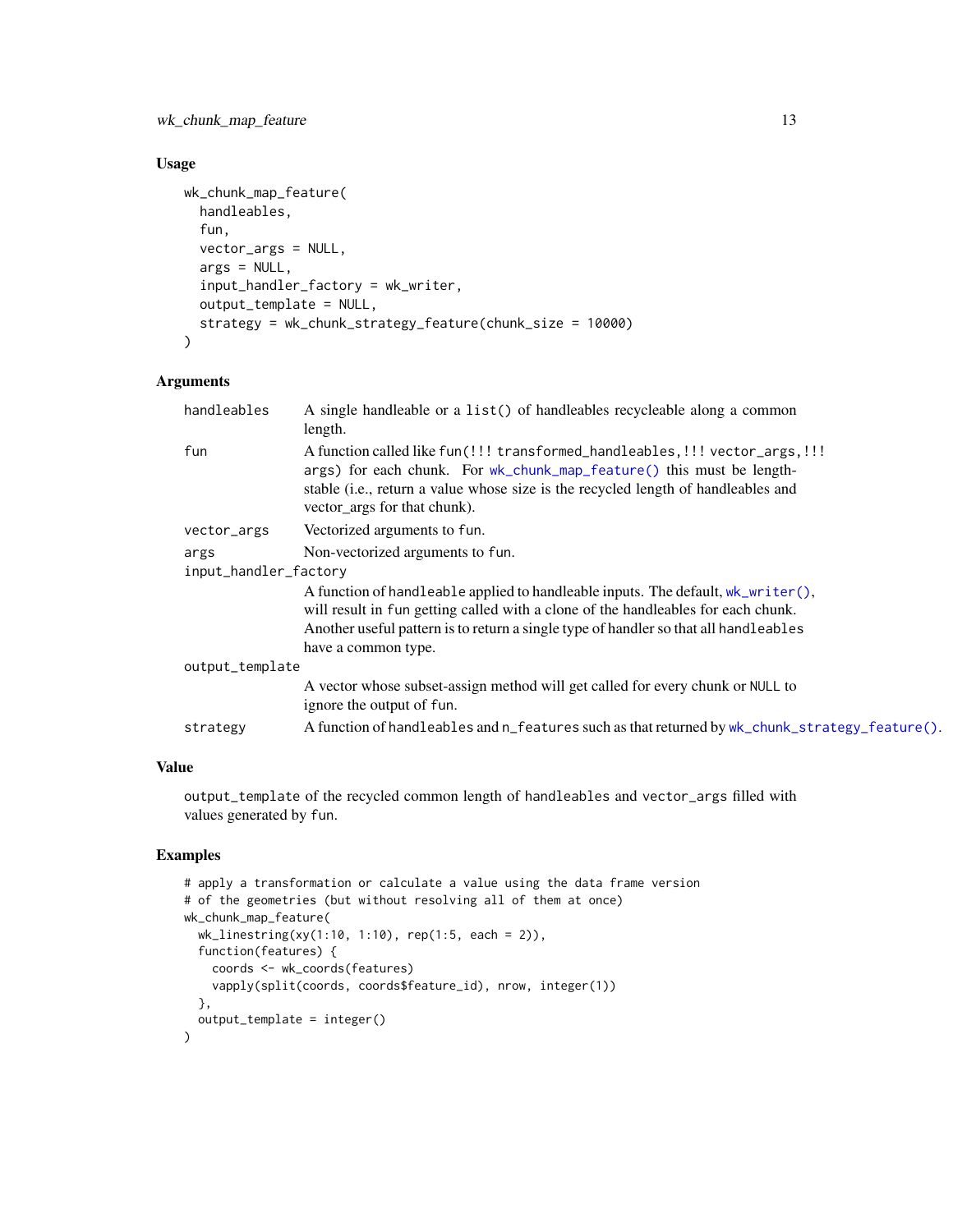<span id="page-13-0"></span>wk\_chunk\_strategy\_single

*Chunking strategies*

## <span id="page-13-1"></span>Description

Chunking strategies

#### Usage

```
wk_chunk_strategy_single()
```

```
wk_chunk_strategy_feature(n_chunks = NULL, chunk_size = NULL)
```
wk\_chunk\_strategy\_coordinates(n\_chunks = NULL, chunk\_size = NULL, reduce = "\*")

## Arguments

| n_chunks, chunk_size |        |                                                                                                                                                                                                                                                                                     |
|----------------------|--------|-------------------------------------------------------------------------------------------------------------------------------------------------------------------------------------------------------------------------------------------------------------------------------------|
|                      |        | Exactly one of the number of chunks or the chunk size. For wk_chunk_strategy_feature()<br>the chunk size refers to the number of features; for wk_chunk_strategy_coordinates()<br>this refers to the number of coordinates as calculated from multiple handleables<br>using reduce. |
|                      | reduce | For wk_chunk_strategy_coordinates() this refers to the function used with<br>Reduce () to combine coordinate counts from more than one handleable.                                                                                                                                  |

#### Value

A function that returns a data.frame with columns from and to when called with a handleable and the feature count.

```
feat <- c(as_wkt(xy(1:4, 1:4)), wkt("LINESTRING (1 1, 2 2)"))
wk_chunk_strategy_single()(list(feat), 5)
wk_chunk_strategy_feature(chunk_size = 2)(list(feat), 5)
wk_chunk_strategy_coordinates(chunk_size = 2)(list(feat), 5)
```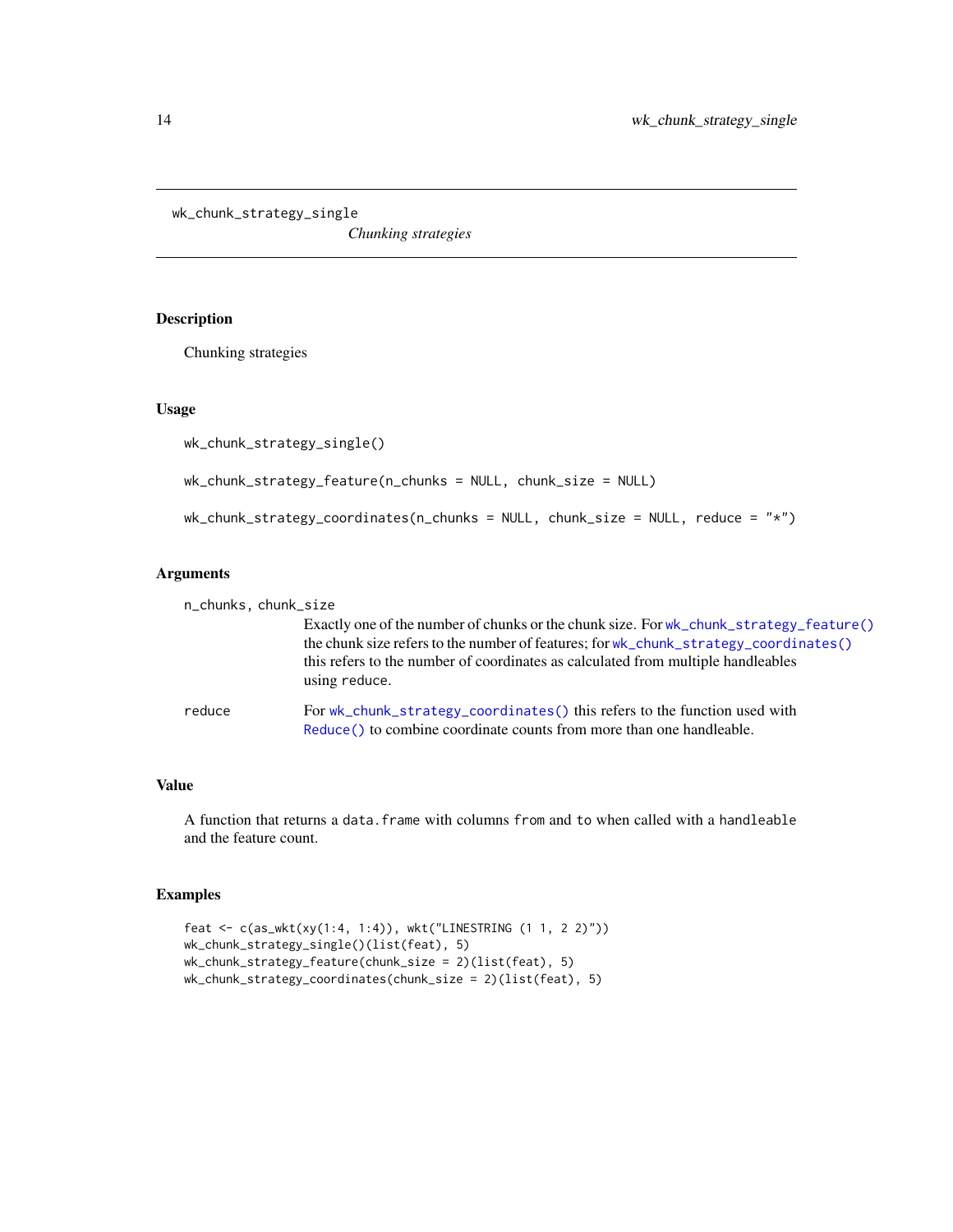<span id="page-14-0"></span>

Counts the number of geometries, rings, and coordinates found within each feature. As opposed to [wk\\_meta\(\)](#page-27-1), this handler will iterate over the entire geometry.

#### Usage

```
wk_count(handleable, ...)
## Default S3 method:
wk_count(handleable, ...)
```
wk\_count\_handler()

#### Arguments

| handleable | A geometry vector (e.g., wkb(), wkt(), $xy($ ), $rct()$ , or $sf::st\_sfc()$ for<br>which $wk_{\text{}}$ hand $\leq$ () is defined. |
|------------|-------------------------------------------------------------------------------------------------------------------------------------|
| $\cdots$   | Passed to the wk_handle() method.                                                                                                   |

#### Value

A data.frame with one row for every feature encountered and columns:

- n\_geom: The number of geometries encountered, including the root geometry. Will be zero for a null feature.
- n\_ring: The number of rings encountered. Will be zero for a null feature.
- n\_coord: The number of coordinates encountered. Will be zero for a null feature.

```
wk_count(as_wkt("LINESTRING (0 0, 1 1)"))
wk_count(as_wkb("LINESTRING (0 0, 1 1)"))
```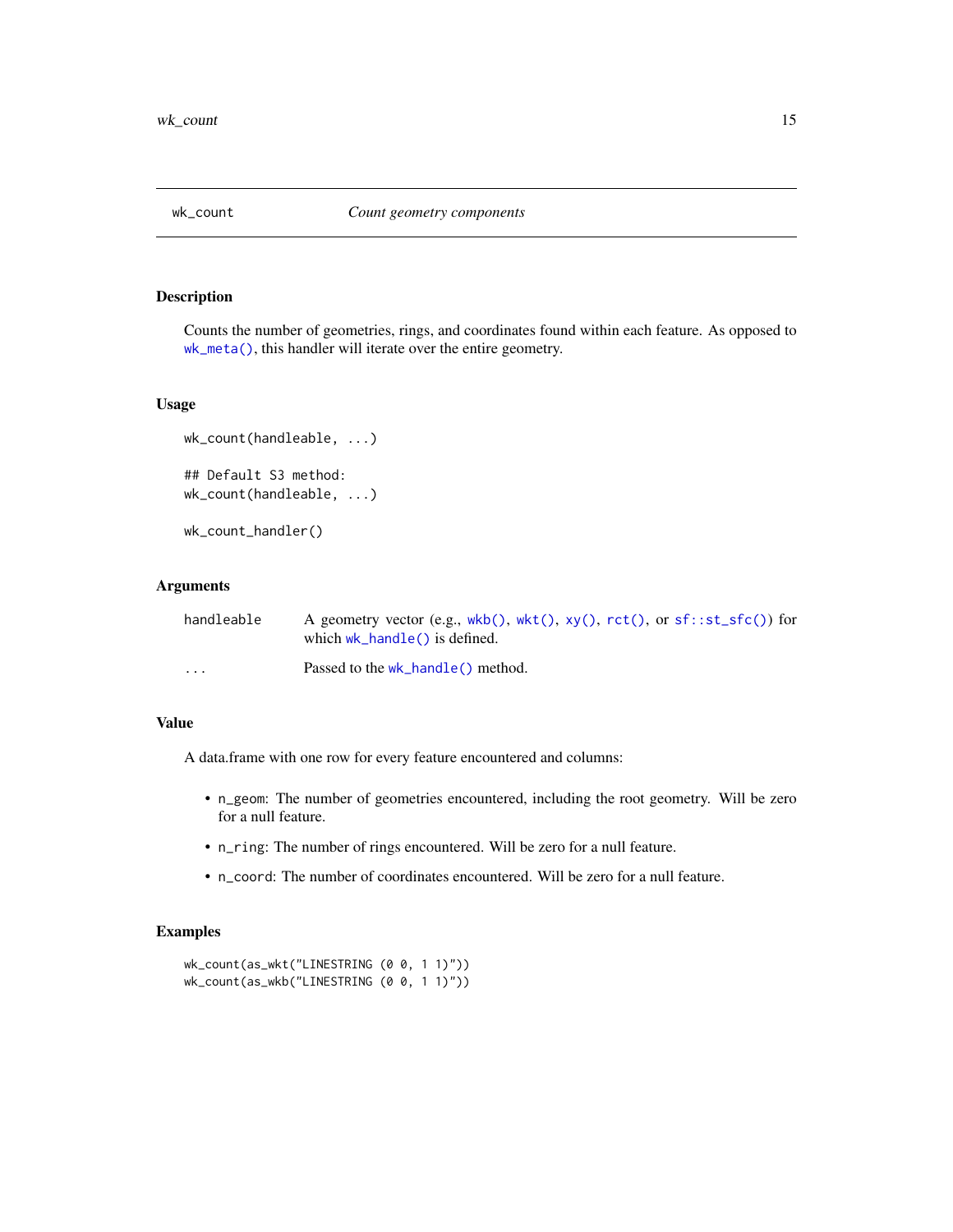<span id="page-15-0"></span>

The wk package doesn't operate on CRS objects, but does propagate them through subsetting and concatenation. A CRS object can be any R object, and x can be any object whose 'crs' attribute carries a CRS. These functions are S3 generics to keep them from being used on objects that do not use this system of CRS propagation.

#### Usage

```
wk_crs(x)## S3 method for class 'wk_vctr'
wk_crs(x)## S3 method for class 'wk_rcrd'
wk_crs(x)wk_crs(x) \leq valuewk_set_crs(x, crs)
wk_crs_output(...)
wk_is_geodesic_output(...)
```
#### Arguments

| x,        | Objects whose "crs" attribute is used to carry a CRS. |
|-----------|-------------------------------------------------------|
| crs.value | An object that can be interpreted as a CRS            |

<span id="page-15-1"></span>

| wk_crs_equal | Compare CRS objects |  |
|--------------|---------------------|--|
|--------------|---------------------|--|

## <span id="page-15-2"></span>Description

The [wk\\_crs\\_equal\(\)](#page-15-1) function uses special S3 dispatch on [wk\\_crs\\_equal\\_generic\(\)](#page-15-2) to evaluate whether or not two CRS values can be considered equal. When implementing [wk\\_crs\\_equal\\_generic\(\)](#page-15-2), every attempt should be made to make wk\_crs\_equal(x,y) and wk\_crs\_equal(y,x) return identically.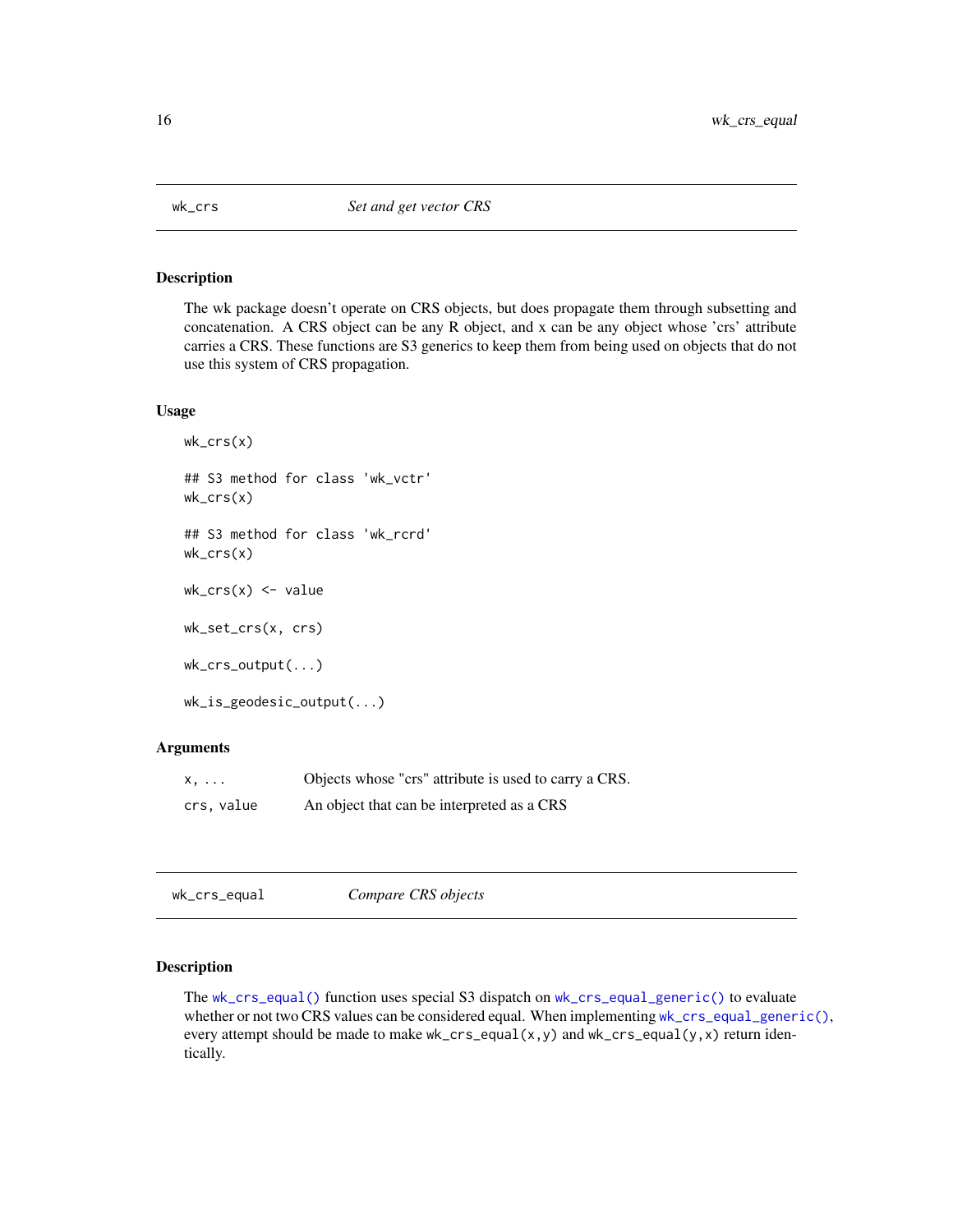## <span id="page-16-0"></span>wk\_crs\_inherit 17

#### Usage

wk\_crs\_equal(x, y)

wk\_crs\_equal\_generic(x, y, ...)

#### Arguments

| x, y     | Objects stored in the crs attribute of a vector. |
|----------|--------------------------------------------------|
| $\cdots$ | Unused                                           |

#### Value

TRUE if x and y can be considered equal, FALSE otherwise.

<span id="page-16-1"></span>

| wk_crs_inherit | Special CRS values |  |
|----------------|--------------------|--|
|----------------|--------------------|--|

#### <span id="page-16-2"></span>Description

The CRS handling in the wk package requires two sentinel CRS values. The first, [wk\\_crs\\_inherit\(\)](#page-16-1), signals that the vector should inherit a CRS of another vector if combined. This is useful for empty, NULL, and/or zero-length geometries. The second, [wk\\_crs\\_auto\(\)](#page-16-2), is used as the default argument of crs for constructors so that zero-length geometries are assigned a CRS of wk\_crs\_inherit() by default.

## Usage

```
wk_crs_inherit()
```
wk\_crs\_longlat(crs = NULL)

wk\_crs\_auto()

wk\_crs\_auto\_value(x, crs)

#### Arguments

| crs | A value for the coordinate reference system supplied by the user.                 |
|-----|-----------------------------------------------------------------------------------|
|     | A raw input to a constructor whose length and crs attributte is used to determine |
|     | the default CRS returned by $wk_crs_auto()$ .                                     |

```
wk_crs_auto_value(list(), wk_crs_auto())
wk_crs_auto_value(list(), 1234)
wk_crs_auto_value(list(NULL), wk_crs_auto())
```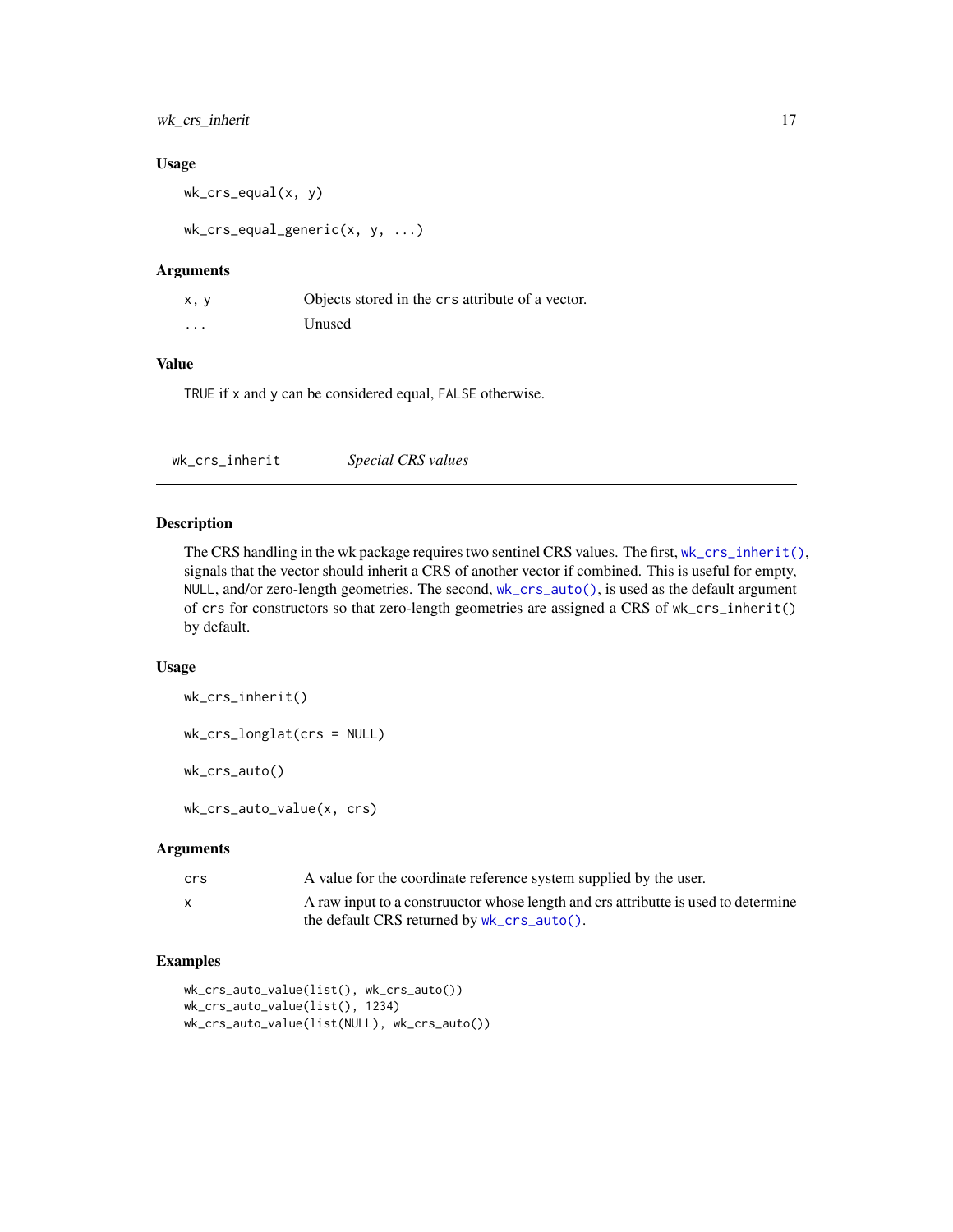```
wk_crs_proj_definition
```
*CRS object generic methods*

## Description

CRS object generic methods

#### Usage

```
wk_crs_proj_definition(crs, proj_version = NULL, verbose = FALSE)
## S3 method for class '`NULL`'
wk_crs_proj_definition(crs, proj_version = NULL, verbose = FALSE)
## S3 method for class 'character'
wk_crs_proj_definition(crs, proj_version = NULL, verbose = FALSE)
## S3 method for class 'double'
wk_crs_proj_definition(crs, proj_version = NULL, verbose = FALSE)
## S3 method for class 'integer'
wk_crs_proj_definition(crs, proj_version = NULL, verbose = FALSE)
```
#### Arguments

| crs          | An arbitrary R object                                                                                                                                                                                                                                                                                                                                                       |
|--------------|-----------------------------------------------------------------------------------------------------------------------------------------------------------------------------------------------------------------------------------------------------------------------------------------------------------------------------------------------------------------------------|
| proj_version | A package_version() of the PROJ version, or NULL if the PROJ version is<br>unknown.                                                                                                                                                                                                                                                                                         |
| verbose      | Use TRUE to request a more verbose version of the PROJ definition (e.g., $WKT2$ ).<br>The default of FALSE should return the most compact version that completely<br>describes the CRS. An authority:code string (e.g., "OGC:CRS84") is the rec-<br>ommended way to represent a CRS when verbose is FALSE, if possible, falling<br>back to the most recent version of WKT2. |

## Value

• wk\_crs\_proj\_definition() Returns a string used to represent the CRS in PROJ. For recent PROJ version you'll want to return WKT2; however you should check proj\_version if you want this to work with older versions of PROJ.

## Examples

wk\_crs\_proj\_definition("EPSG:4326")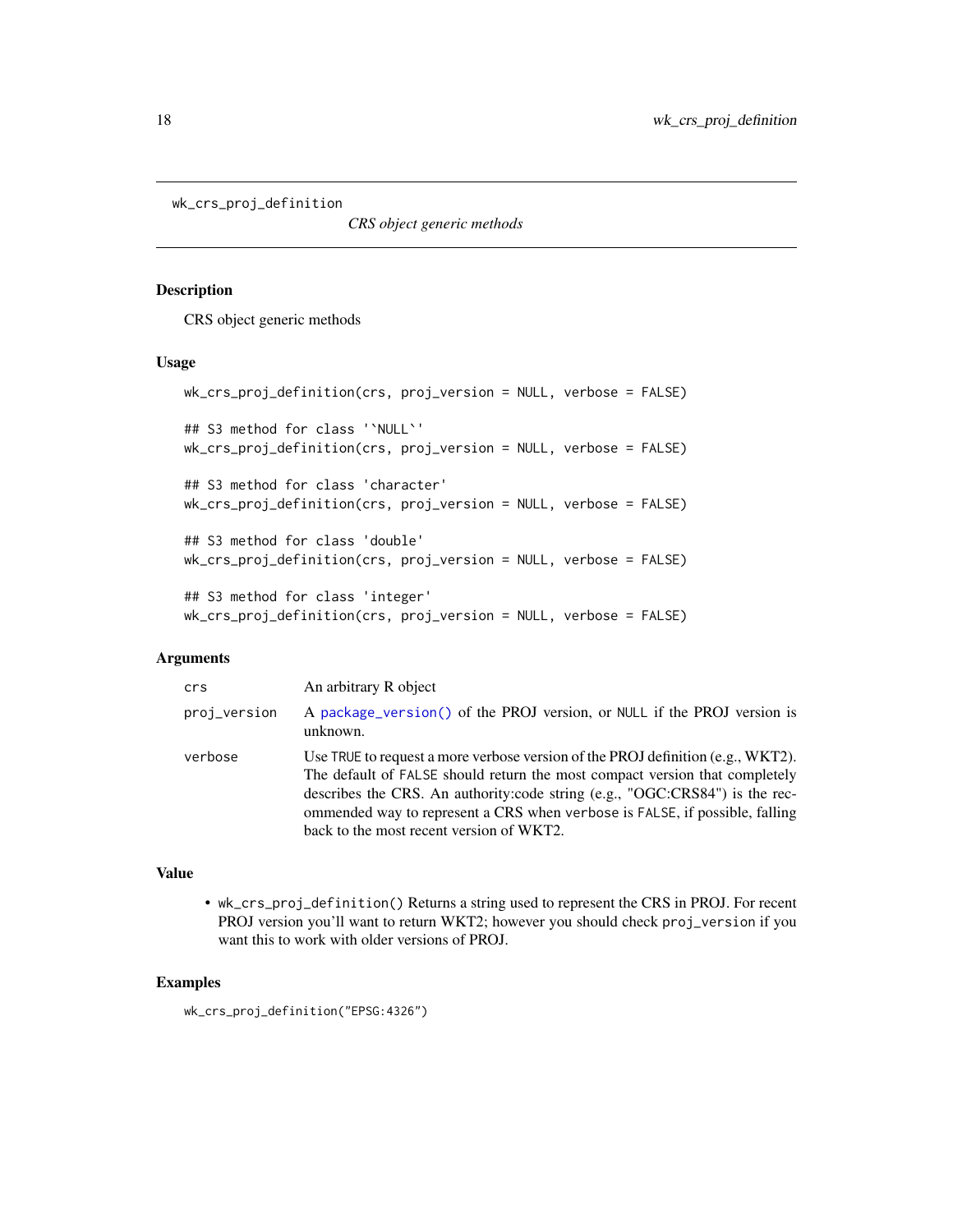<span id="page-18-1"></span><span id="page-18-0"></span>

Debug filters and handlers

## Usage

```
wk_debug(handleable, handler = wk_void_handler(), ...)
```
wk\_debug\_filter(handler = wk\_void\_handler())

## Arguments

| handleable              | A geometry vector (e.g., wkb(), wkt(), $xy($ ), $rct()$ , or $sf::st\_sfc()$ for<br>which $wk_{\text{}}$ hand $\leq$ () is defined. |
|-------------------------|-------------------------------------------------------------------------------------------------------------------------------------|
| handler                 | A wk handler object.                                                                                                                |
| $\cdot$ $\cdot$ $\cdot$ | Passed to the wk_handle() method.                                                                                                   |

## Value

The result of the handler.

## Examples

```
wk_debug(wkt("POINT (1 1)"))
wk_handle(wkt("POINT (1 1)"), wk_debug_filter())
```
wk\_flatten *Extract simple geometries*

## Description

Extract simple geometries

#### Usage

```
wk_flatten(handleable, ..., max_depth = 1)
```
wk\_flatten\_filter(handler, max\_depth = 1L, add\_details = FALSE)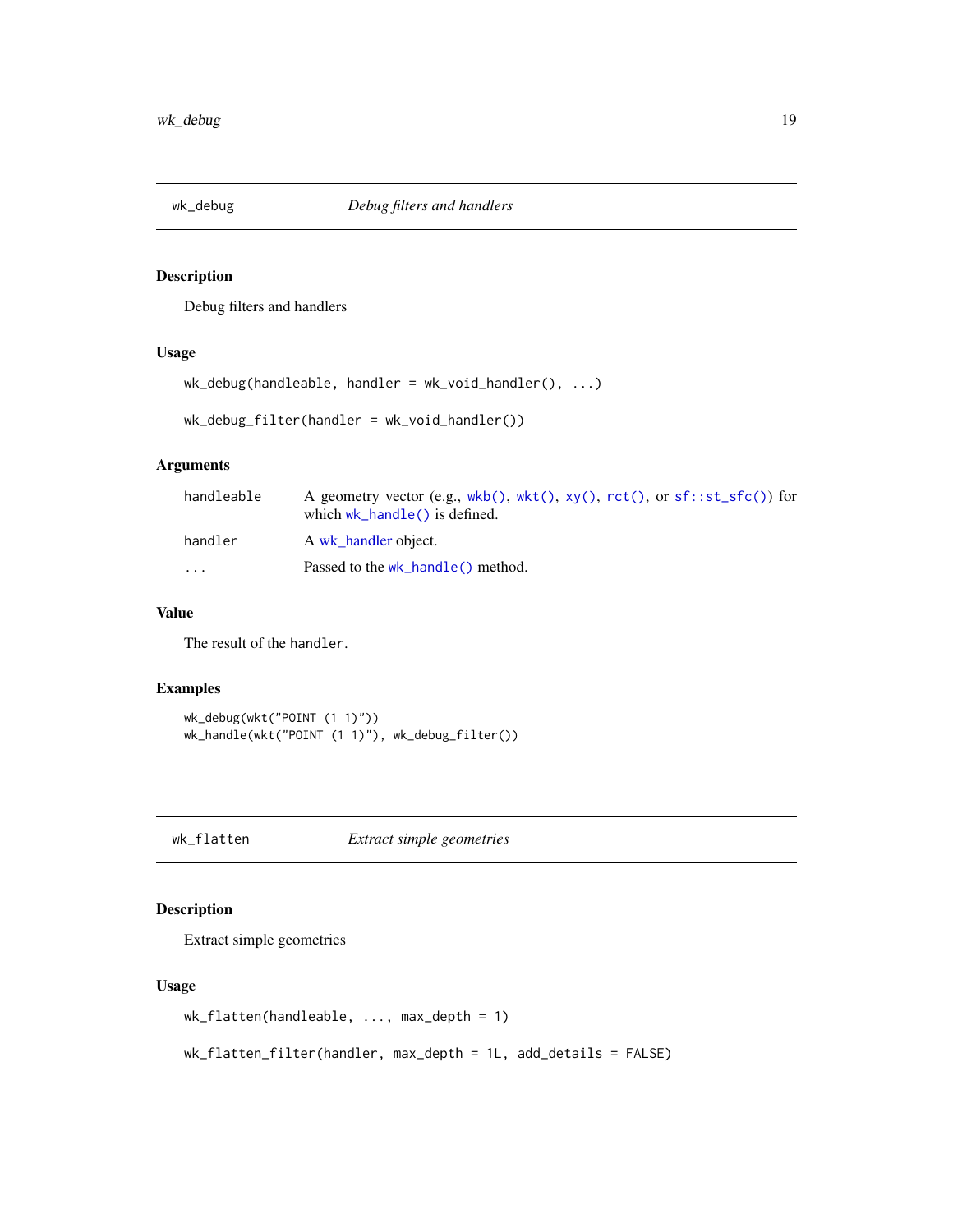## Arguments

| handleable  | A geometry vector (e.g., $wkb()$ , $wkt()$ , $xy()$ , $rct()$ , or $sf::st\_sfc()$ ) for |
|-------------|------------------------------------------------------------------------------------------|
|             | which $wk_{\text{}}$ hand $\leq$ () is defined.                                          |
| $\cdot$     | Passed to the wk_handle() method.                                                        |
| max_depth   | The maximum (outer) depth to remove.                                                     |
| handler     | A wk_handler object.                                                                     |
| add_details | Use TRUE to add a "wk details" attribute, which contains columns feature id,             |
|             | part_id, and ring_id.                                                                    |

#### Value

handleable transformed such that collections have been expanded and only simple geometries (point, linestring, polygon) remain.

#### Examples

```
wk_flatten(wkt("MULTIPOINT (1 1, 2 2, 3 3)"))
wk_flatten(
  wkt("GEOMETRYCOLLECTION (GEOMETRYCOLLECTION (GEOMETRYCOLLECTION (POINT (0 1))))"),
  max\_depth = 2\mathcal{L}
```
<span id="page-19-1"></span>

wk\_format *Format well-known geometry for printing*

#### Description

Provides an abbreviated version of the well-known text representation of a geometry. This returns a constant number of coordinates for each geometry, so is safe to use for geometry vectors with many (potentially large) features. Parse errors are passed on to the format string and do not cause this handler to error.

#### Usage

```
wk_format(handleable, precision = 7, trim = TRUE, max_coords = 6, ...)
```

```
wkt_format_handler(precision = 7, trim = TRUE, max_coords = 6)
```

| handleable | A geometry vector (e.g., $wkb()$ , $wkt()$ , $xy()$ , $rct()$ , or $sf::st\_sfc()$ ) for<br>which wk_handle() is defined.                     |
|------------|-----------------------------------------------------------------------------------------------------------------------------------------------|
| precision  | If trim is TRUE, the total number of significant digits to keep for each result or<br>the number of digits after the decimal place otherwise. |
| trim       | Use FALSE to keep trailing zeroes after the decimal place.                                                                                    |
| max_coords | The maximum number of coordinates to include in the output.                                                                                   |
| $\ddots$ . | Passed to the wk_handle() method.                                                                                                             |

<span id="page-19-0"></span>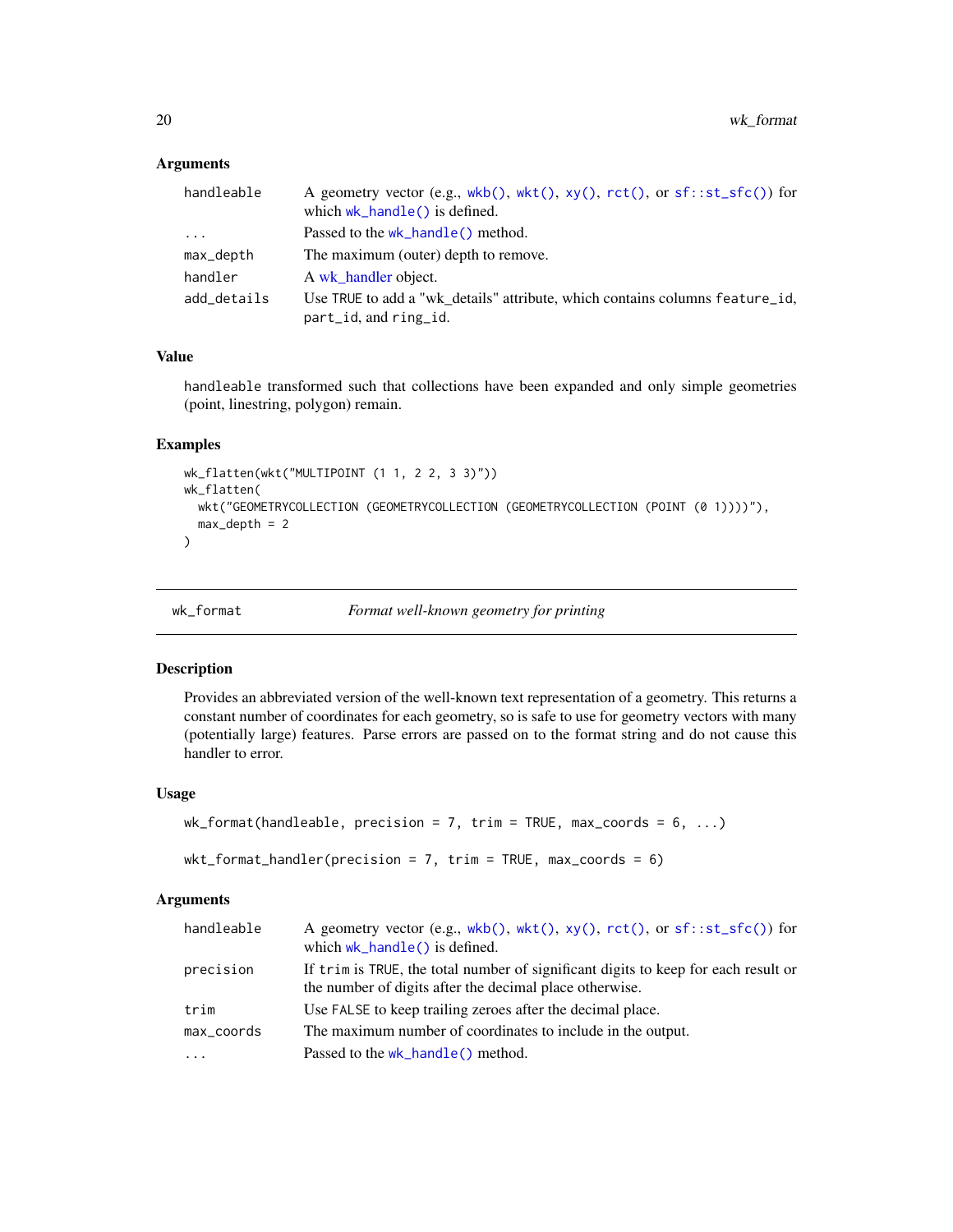#### <span id="page-20-0"></span>wk\_handle.data.frame 21

## Value

A character vector of abbreviated well-known text.

#### Examples

```
wk_format(wkt("MULTIPOLYGON (((0 0, 10 0, 0 10, 0 0)))"))
wk_format(new_wk_wkt("POINT ENTPY"))
wk_handle(
 wkt("MULTIPOLYGON (((0 0, 10 0, 0 10, 0 0)))"),
  wkt_format_handler()
\lambda
```
wk\_handle.data.frame *Use data.frame with wk*

## S3 method for class 'data.frame'

## Description

Use data.frame with wk

#### Usage

```
wk_handle(handleable, handler, ...)
## S3 method for class 'data.frame'
wk_writer(handleable, ...)
## S3 method for class 'data.frame'
wk_crs(x)## S3 method for class 'data.frame'
wk_set_crs(x, crs)
## S3 method for class 'data.frame'
wk_is_geodesic(x)
## S3 method for class 'data.frame'
wk_set_geodesic(x, geodesic)
## S3 method for class 'data.frame'
wk_restore(handleable, result, ...)
## S3 method for class 'tbl_df'
wk_restore(handleable, result, ...)
## S3 method for class 'data.frame'
```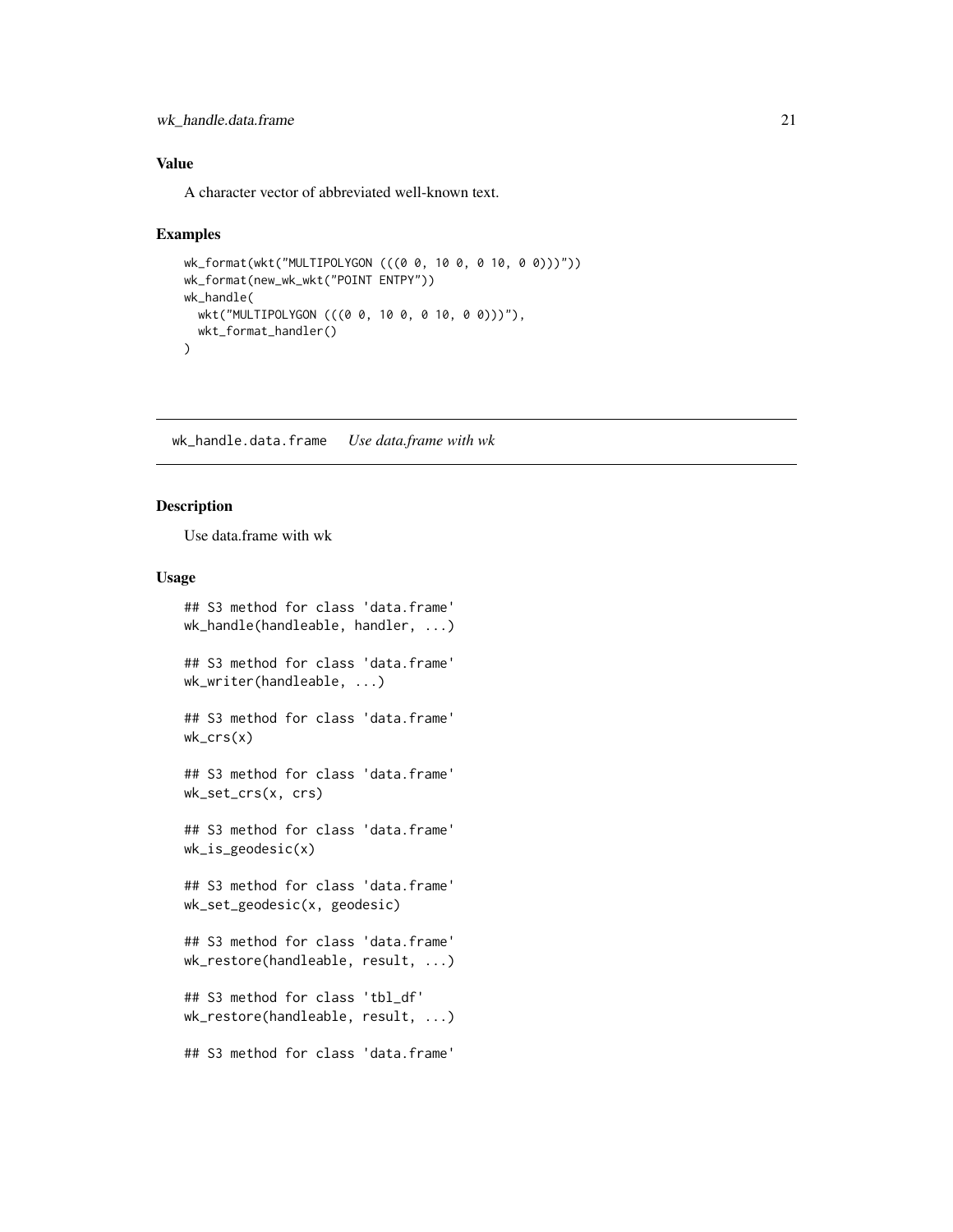```
wk_translate(handleable, to, ...)
## S3 method for class 'tbl_df'
wk_translate(handleable, to, ...)
## S3 method for class 'sf'
wk_translate(handleable, to, ...)
## S3 method for class 'sf'
wk_restore(handleable, result, ...)
```
#### Arguments

| handleable   | A geometry vector (e.g., wkb(), wkt(), $xy($ ), $rct()$ , or $sf::st\_sfc()$ for<br>which $wk_{\text{}}$ hand $le()$ is defined. |
|--------------|----------------------------------------------------------------------------------------------------------------------------------|
| handler      | A wk handler object.                                                                                                             |
| .            | Passed to the wk_handle() method.                                                                                                |
| $\mathsf{x}$ | Objects whose "crs" attribute is used to carry a CRS.                                                                            |
| crs          | An object that can be interpreted as a CRS                                                                                       |
| geodesic     | TRUE if edges must be interpolated as geodesics when coordinates are spherical,<br>FALSE otherwise.                              |
| result       | The result of a filter operation intended to be a transformation.                                                                |
| to           | A prototype object.                                                                                                              |

## Examples

```
wk_handle(data.frame(a = wkt("POINT (0 1)")), wkb_writer())
wk_translate(wkt("POINT (0 1)"), data.frame(col_name = wkb()))
wk_translate(data.frame(a = wkt("POINT (0 1)")), data.frame(wkb()))
```
wk\_handle.wk\_crc *Read geometry vectors*

#### <span id="page-21-1"></span>Description

The handler is the basic building block of the wk package. In particular, the [wk\\_handle\(\)](#page-21-1) generic allows operations written as handlers to "just work" with many different input types. The wk package provides the [wk\\_void\(\)](#page-36-2) handler, the [wk\\_format\(\)](#page-19-1) handler, the [wk\\_debug\(\)](#page-18-1) handler, the [wk\\_problems\(\)](#page-30-1) handler, and [wk\\_writer\(\)](#page-36-1)s for [wkb\(\)](#page-8-1), [wkt\(\)](#page-9-1), [xy\(\)](#page-38-1), and [sf::st\\_sfc\(\)](#page-0-0)) vectors.

<span id="page-21-0"></span>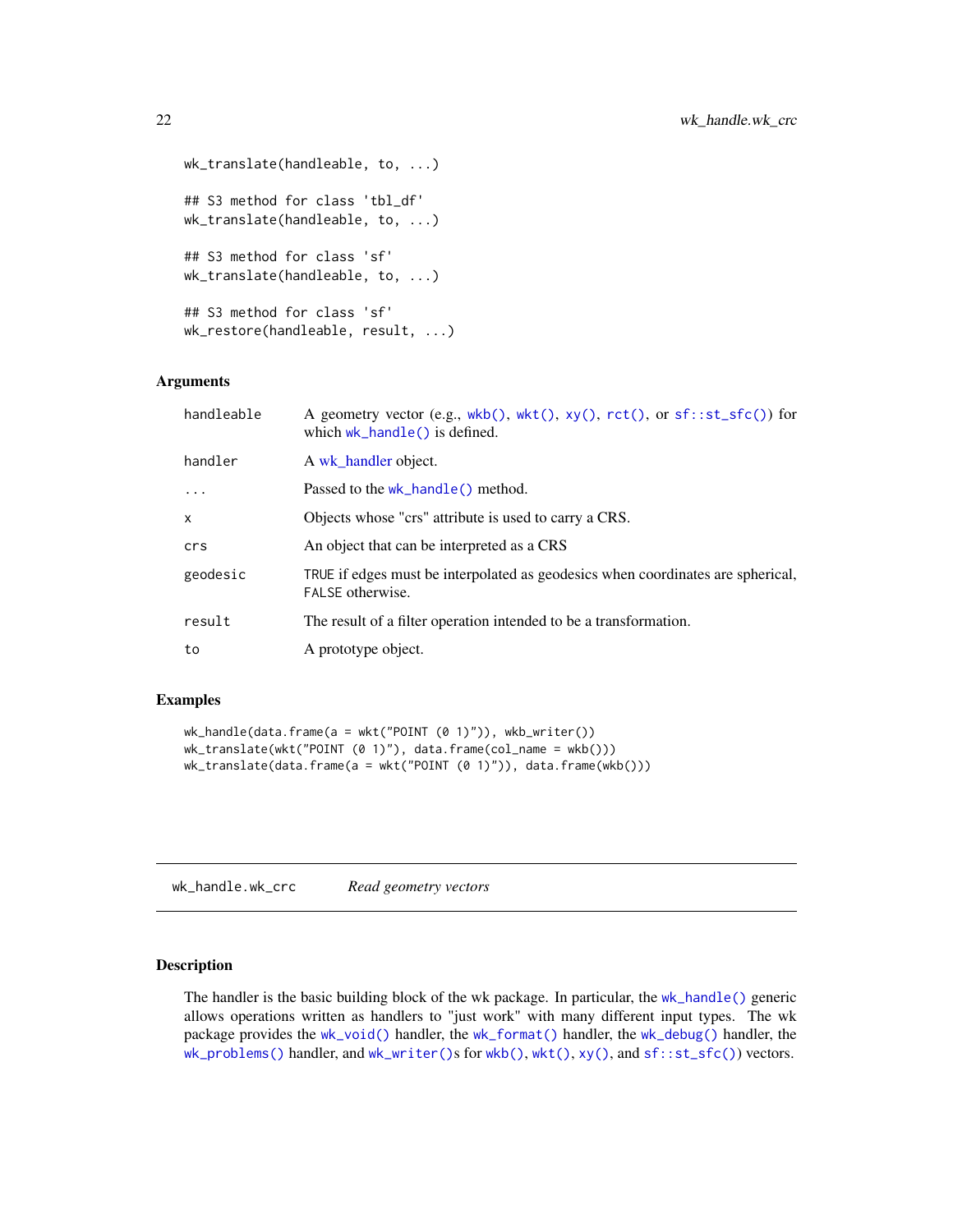<span id="page-22-0"></span>wk\_handle.wk\_crc 23

#### Usage

```
## S3 method for class 'wk_crc'
wk_handle(
 handleable,
 handler,
  ...,
 n_segments = getOption("wk.crc_n_segments", NULL),
 resolution = getOption("wk.crc_resolution", NULL)
)
## S3 method for class 'wk_rct'
wk_handle(handleable, handler, ...)
## S3 method for class 'sfc'
wk_handle(handleable, handler, ...)
## S3 method for class 'wk_wkb'
wk_handle(handleable, handler, ...)
## S3 method for class 'wk_wkt'
wk_handle(handleable, handler, ...)
## S3 method for class 'wk_xy'
wk_handle(handleable, handler, ...)
wk_handle(handleable, handler, ...)
is_handleable(handleable)
new_wk_handler(handler_ptr, subclass = character())
is_wk_handler(handler)
as_wk_handler(handler, ...)
## S3 method for class 'sfg'
wk_handle(handleable, handler, ...)
## S3 method for class 'sf'
wk_handle(handleable, handler, ...)
## S3 method for class 'bbox'
wk_handle(handleable, handler, ...)
```

```
handleable A geometry vector (e.g., wkb(), wkt(), xy(), rct(), or sf::st_st(C()) for
                which wk_handle() is defined.
```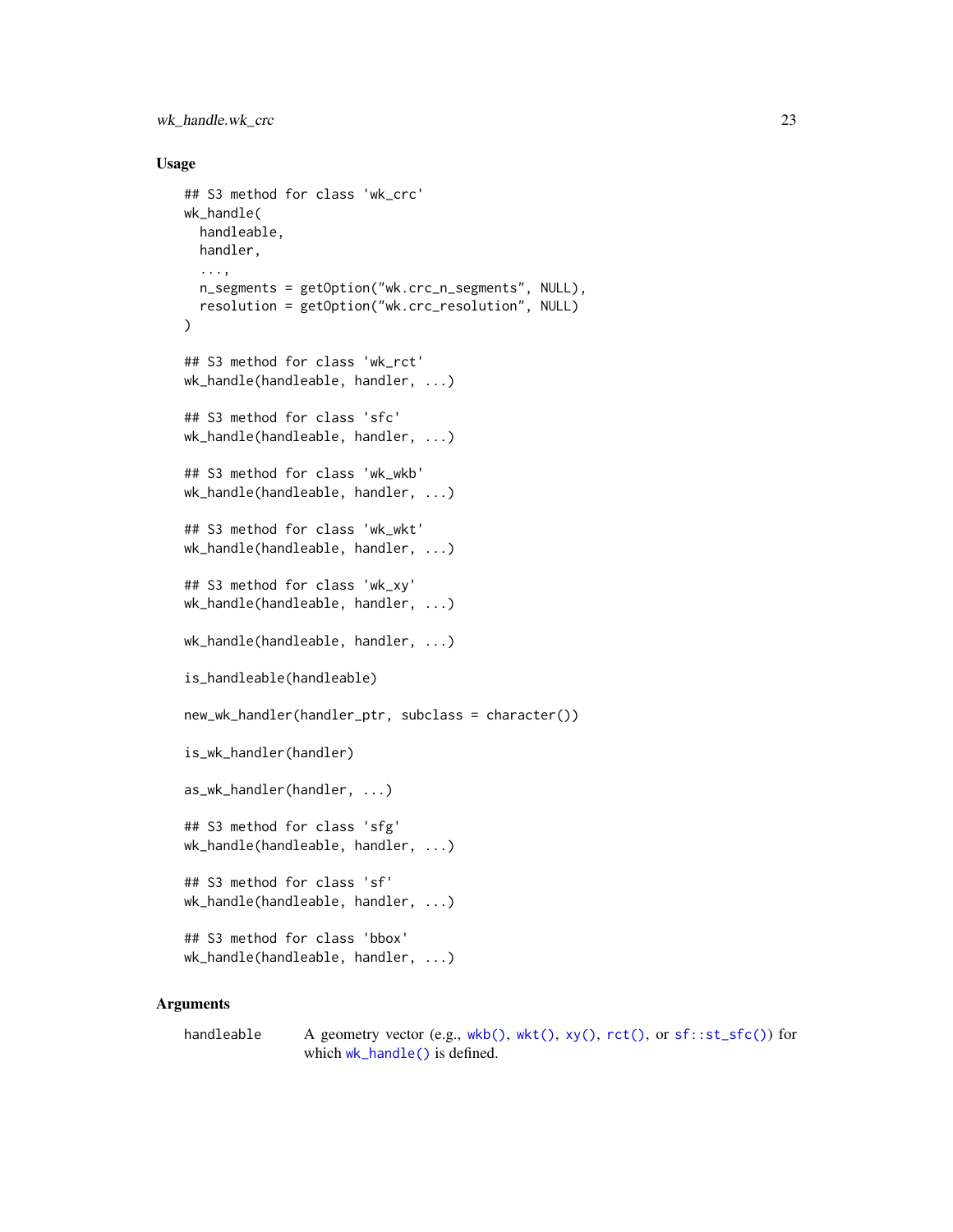<span id="page-23-0"></span>

| handler                | A wk handler object.                                                                                                                                                                                                                                                                                                                                              |
|------------------------|-------------------------------------------------------------------------------------------------------------------------------------------------------------------------------------------------------------------------------------------------------------------------------------------------------------------------------------------------------------------|
| $\ddots$               | Passed to the wk_handle() method.                                                                                                                                                                                                                                                                                                                                 |
| n_segments, resolution |                                                                                                                                                                                                                                                                                                                                                                   |
|                        | The number of segments to use when approximating a circle. The default uses<br>getOption("wk.crc_n_segments") so that this value can be set for implicit<br>conversions (e.g., as_wkb()). Alternatively, set the minimum distance between<br>points on the circle (used to estimate n_segments). The default is obtained using<br>getOption("wk.crc_resolution"). |
| handler_ptr            | An external pointer to a newly created WK handler                                                                                                                                                                                                                                                                                                                 |
| subclass               | The handler subclass                                                                                                                                                                                                                                                                                                                                              |
|                        |                                                                                                                                                                                                                                                                                                                                                                   |

## Value

A WK handler.

wk\_handle\_slice.data.frame

*Handle specific regions of objects*

## Description

Handle specific regions of objects

## Usage

```
## S3 method for class 'data.frame'
wk_handle_slice(handleable, handler, from = NULL, to = NULL, ...)
wk_handle_slice(
  handleable,
  handler = wk_writer(handleable),
  from = NULL,to = NULL,...
)
## Default S3 method:
wk_handle_slice(
  handleable,
 handler = wk_writer(handleable),
  from = NULL,
  to = NULL,...
\mathcal{L}
```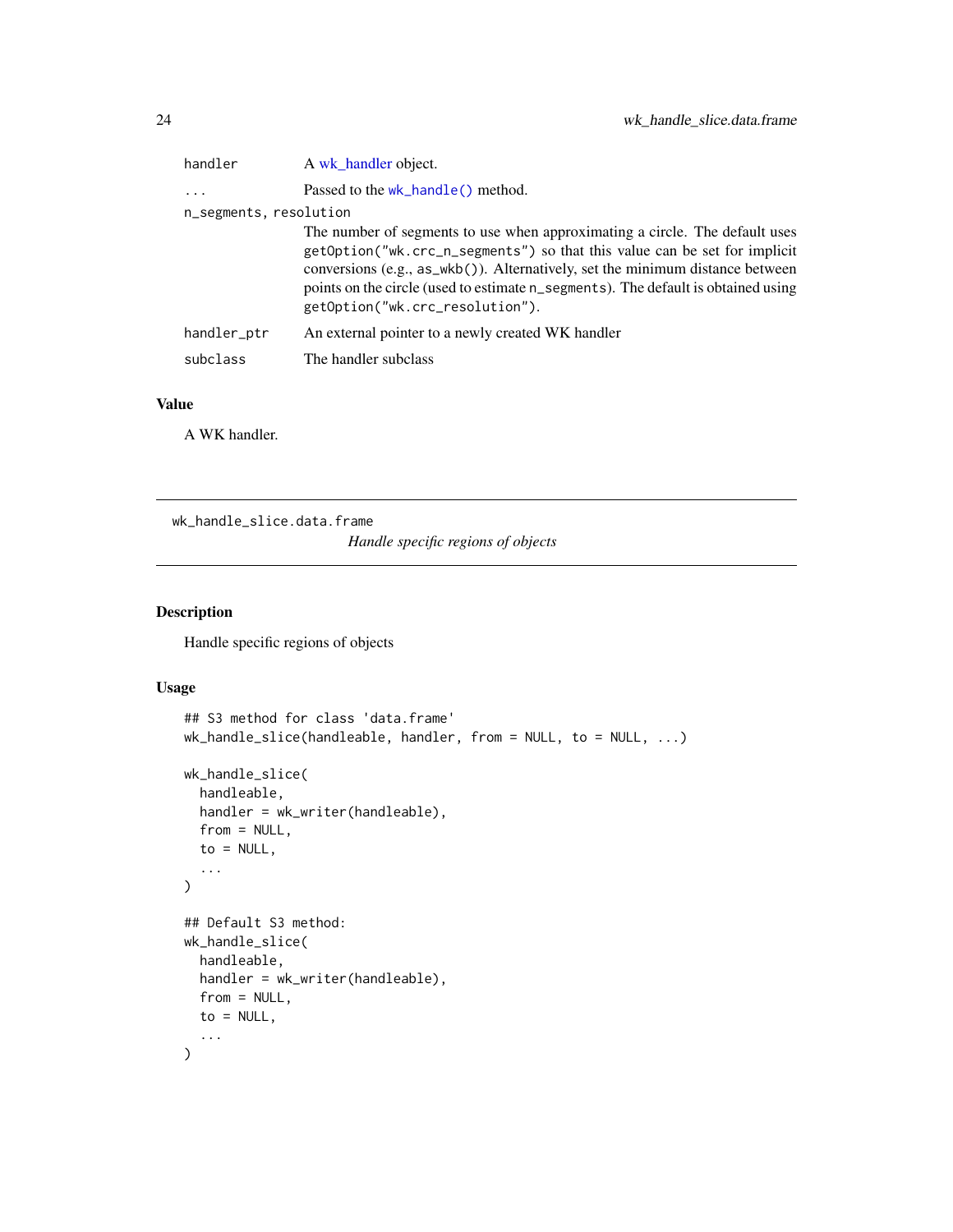## <span id="page-24-0"></span>wk\_identity 25

# Arguments

| handleable | A geometry vector (e.g., $wkb()$ , $wkt()$ , $xy()$ , $rct()$ , or $sf::st\_sfc()$ ) for<br>which $wk_{\text{}}$ hand $\leq$ () is defined. |
|------------|---------------------------------------------------------------------------------------------------------------------------------------------|
| handler    | A wk handler object.                                                                                                                        |
| from       | 1-based index of the feature to start from                                                                                                  |
| to         | 1-based index of the feature to end at                                                                                                      |
| .          | Passed to the wk_handle() method.                                                                                                           |
|            |                                                                                                                                             |

# Value

A subset of handleable

#### Examples

```
wk_handle_slice(xy(1:5, 1:5), wkt_writer(), from = 3, to = 5)
wk_handle_slice(
  data.frame(let = letters[1:5], geom = xy(1:5, 1:5)),
  wkt_writer(),
  from = 3, to = 5)
```
wk\_identity *Copy a geometry vector*

# Description

Copy a geometry vector

## Usage

```
wk_identity(handleable, ...)
wk_identity_filter(handler)
wk_restore(handleable, result, ...)
## Default S3 method:
wk_restore(handleable, result, ...)
```

| handleable | A geometry vector (e.g., wkb(), wkt(), $xy($ ), $rct()$ , or $sf::st\_sfc()$ for<br>which $wk_{\text{}}$ hand $\leq$ () is defined. |
|------------|-------------------------------------------------------------------------------------------------------------------------------------|
| .          | Passed to the wk_handle() method.                                                                                                   |
| handler    | A wk handler object.                                                                                                                |
| result     | The result of a filter operation intended to be a transformation.                                                                   |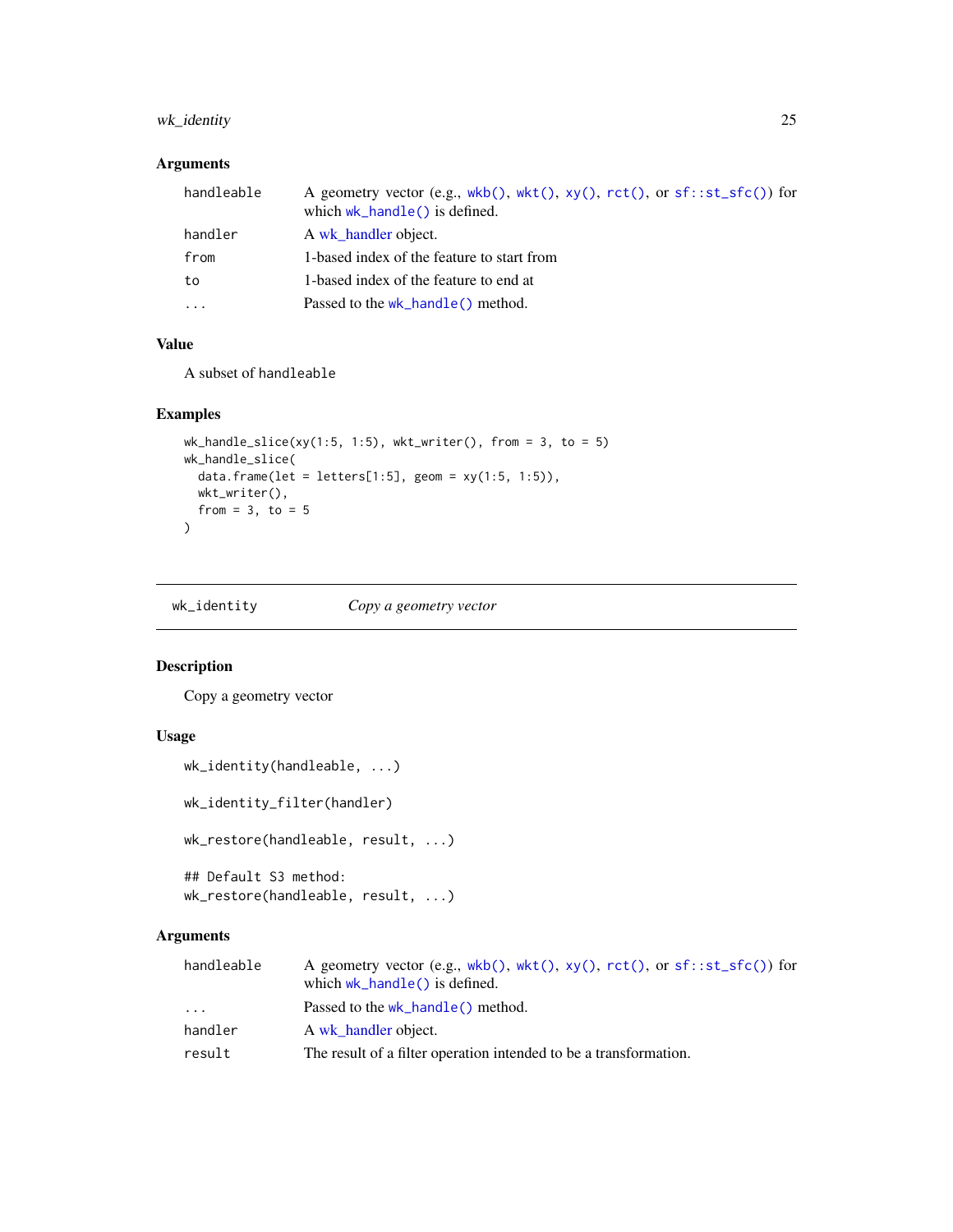# <span id="page-25-0"></span>Value

A copy of handleable.

## Examples

```
wk_identity(wkt("POINT (1 2)"))
```
wk\_is\_geodesic *Set and get vector geodesic edge interpolation*

## Description

Set and get vector geodesic edge interpolation

#### Usage

```
wk_is_geodesic(x)
wk_set_geodesic(x, geodesic)
wk_is_geodesic(x) <- value
wk_geodesic_inherit()
```
## Arguments

x An R object that contains edges

geodesic, value

TRUE if edges must be interpolated as geodesics when coordinates are spherical, FALSE otherwise.

# Value

TRUE if edges must be interpolated as geodesics when coordinates are spherical, FALSE otherwise.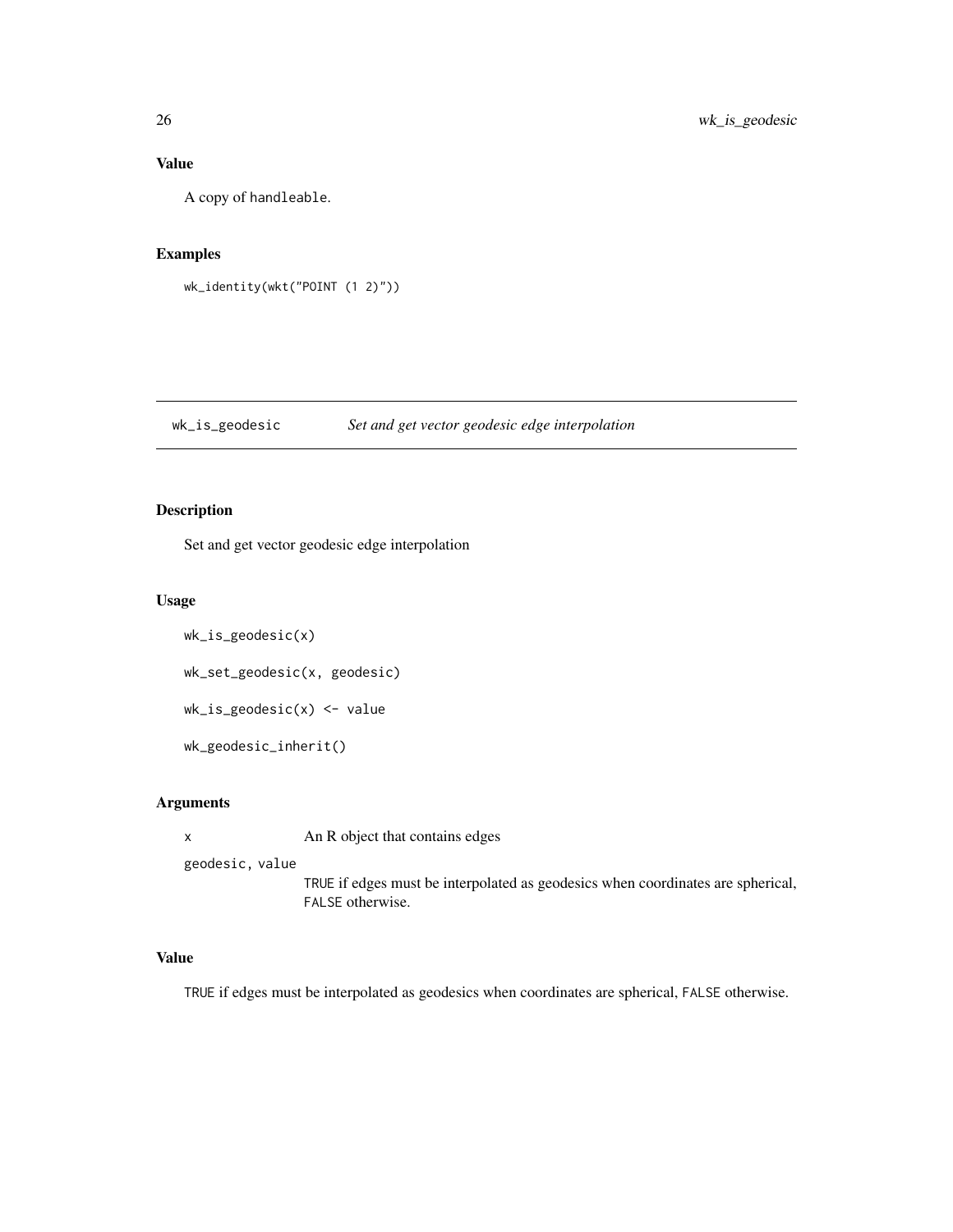<span id="page-26-0"></span>

Create lines, polygons, and collections

## Usage

```
wk_linestring(handleable, feature_id = 1L, ..., geodesic = NULL)
wk_polygon(handleable, feature_id = 1L, ring_id = 1L, ..., geodesic = NULL)
wk_collection(
 handleable,
 geometry_type = wk_geometry_type("geometrycollection"),
  feature_id = 1L,
  ...
\lambdawk_linestring_filter(handler, feature_id = 1L)
wk_polygon_filter(handler, feature_id = 1L, ring_id = 1L)
wk_collection_filter(
  handler,
 geometry_type = wk_geometry_type("geometrycollection"),
  feature_id = 1L)
```
#### Arguments

| handleable    | A geometry vector (e.g., wkb(), wkt(), xy(), rct(), or sf::st_sfc()) for<br>which $wk_{\text{-}}$ hand $\text{Re}(\cdot)$ is defined.         |
|---------------|-----------------------------------------------------------------------------------------------------------------------------------------------|
| feature_id    | An identifier where changes in sequential values indicate a new feature. This is<br>recycled silently as needed.                              |
| $\ddotsc$     | Passed to the wk_handle() method.                                                                                                             |
| geodesic      | Use TRUE or FALSE to explicitly force the geodesic-ness of the output.                                                                        |
| ring_id       | An identifier where changes in sequential values indicate a new ring. Rings are<br>automatically closed. This is recycled silently as needed. |
| geometry_type | The collection type to create.                                                                                                                |
| handler       | A wk_handler object.                                                                                                                          |

#### Value

An object of the same class as handleable with whose coordinates have been assembled into the given type.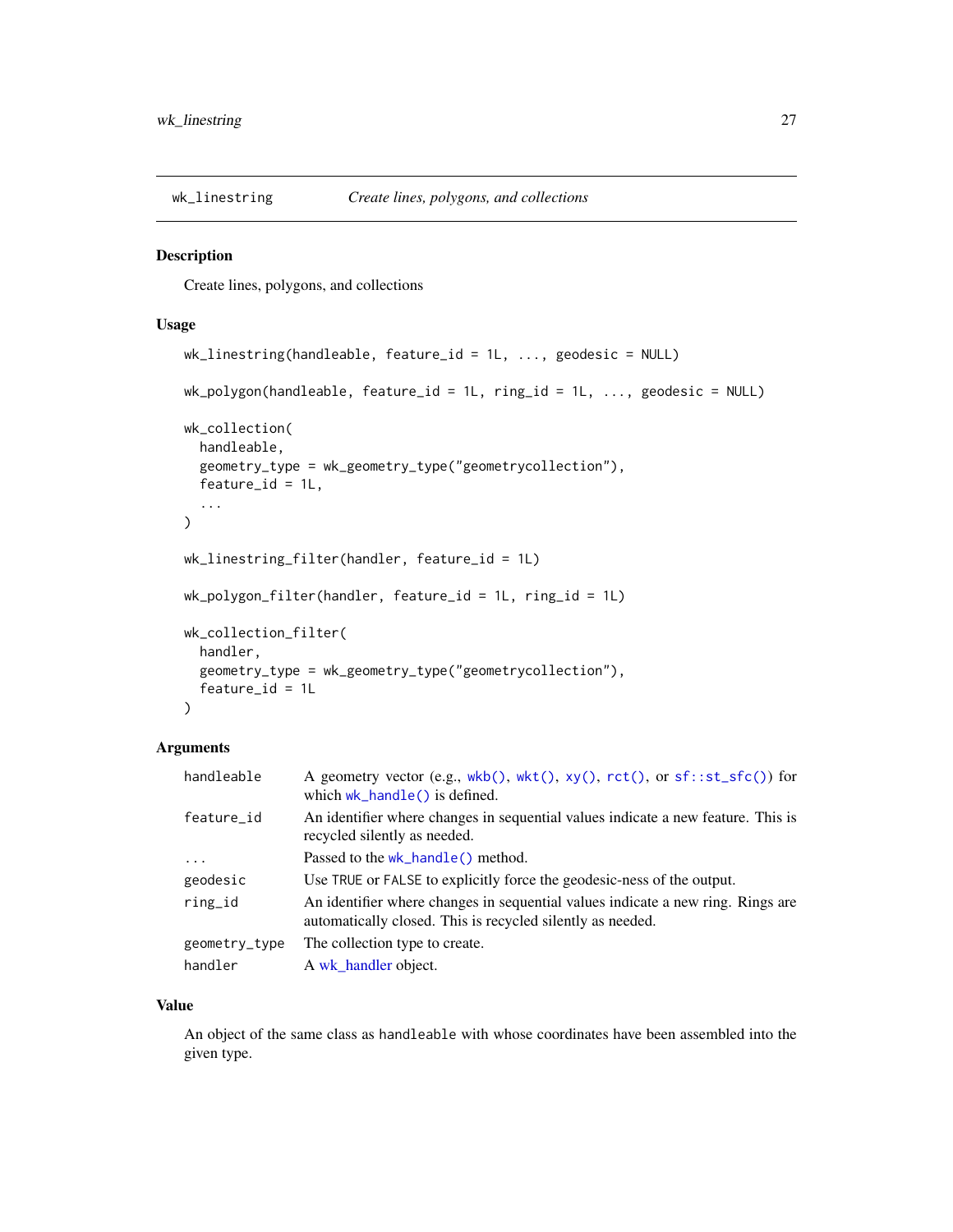## Examples

```
wk_linestring(xy(c(1, 1), c(2, 3)))
wk_polygon(xy(c(0, 1, 0), c(0, 0, 1)))
wk_collection(xy(c(1, 1), c(2, 3)))
```
#### <span id="page-27-1"></span>wk\_meta *Extract feature-level meta*

## Description

These functions return the non-coordinate information of a geometry and/or vector. They do not parse an entire geometry/vector and are intended to be very fast even for large vectors.

#### Usage

```
wk_meta(handleable, ...)
## Default S3 method:
wk_meta(handleable, ...)
wk_vector_meta(handleable, ...)
## Default S3 method:
wk_vector_meta(handleable, ...)
wk_meta_handler()
wk_vector_meta_handler()
wk_geometry_type_label(geometry_type)
wk_geometry_type(geometry_type_label)
```

| handleable          | A geometry vector (e.g., $wkb()$ , $wkt()$ , $xy()$ , $rct()$ , or $sf::st\_sfc()$ ) for<br>which wk_handle() is defined.              |
|---------------------|----------------------------------------------------------------------------------------------------------------------------------------|
| $\ddots$ .          | Passed to the wk_handle() method.                                                                                                      |
| geometry_type       | An integer code for the geometry type. These integers follow the WKB specifi-<br>cation (e.g., 1 for point, 7 for geometrycollection). |
| geometry_type_label |                                                                                                                                        |
|                     | A character vector of (lowercase) geometry type labels as would be found in<br>WKT (e.g., point, geometrycollection).                  |

<span id="page-27-0"></span>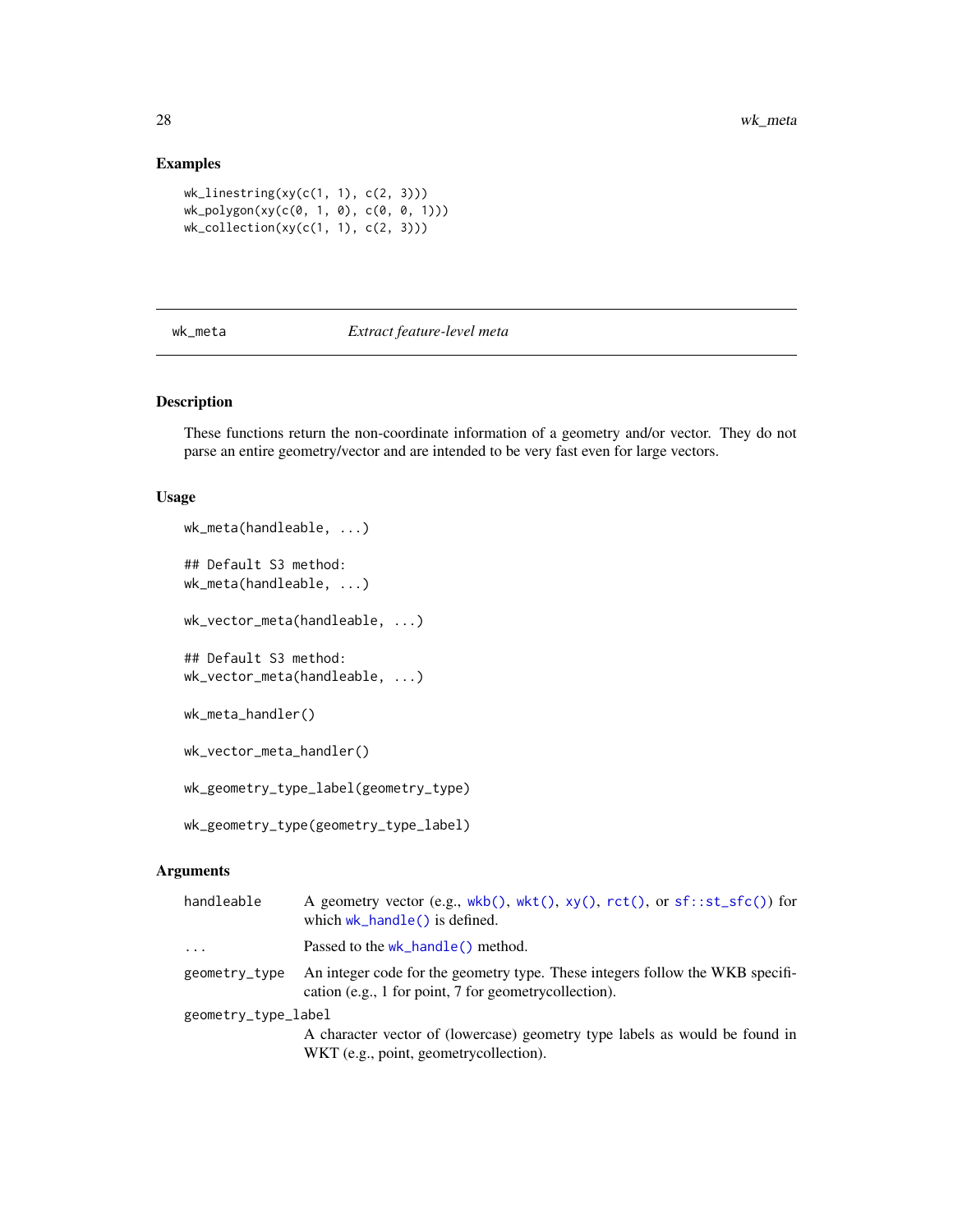<span id="page-28-0"></span>wk\_plot 29

#### Value

A data.frame with columns:

- geometry\_type: An integer identifying the geometry type. A value of 0 indicates that the types of geometry in the vector are not known without parsing the entire vector.
- size: For points and linestrings, the number of coordinates; for polygons, the number of rings; for collections, the number of child geometries. A value of zero indicates an EMPTY geometry. A value of NA means this value is unknown without parsing the entire geometry.
- has\_z: TRUE if coordinates contain a Z value. A value of NA means this value is unknown without parsing the entire vector.
- has\_m: TRUE if coordinates contain an M value. A value of NA means this value is unknown without parsing the entire vector.
- srid: An integer identifying a CRS or NA if this value was not provided.
- precision: A grid size or 0.0 if a grid size was not provided. Note that coordinate values may not have been rounded; the grid size only refers to the level of detail with which they should be interpreted.

#### Examples

```
wk_vector_meta(as_wkt("LINESTRING (0 0, 1 1)"))
wk_meta(as_wkt("LINESTRING (0 0, 1 1)"))
wk_meta(as_wkb("LINESTRING (0 0, 1 1)"))
wk_geometry_type_label(1:7)
wk_geometry_type(c("point", "geometrycollection"))
```
wk\_plot *Plot well-known geometry vectors*

#### Description

Plot well-known geometry vectors

#### Usage

```
wk_plot(
 handleable,
  ...,
  asp = 1,bbox = NULL,
  xlab = "",
 vlab = "",
 rule = "evenodd",
  add = FALSE
)
```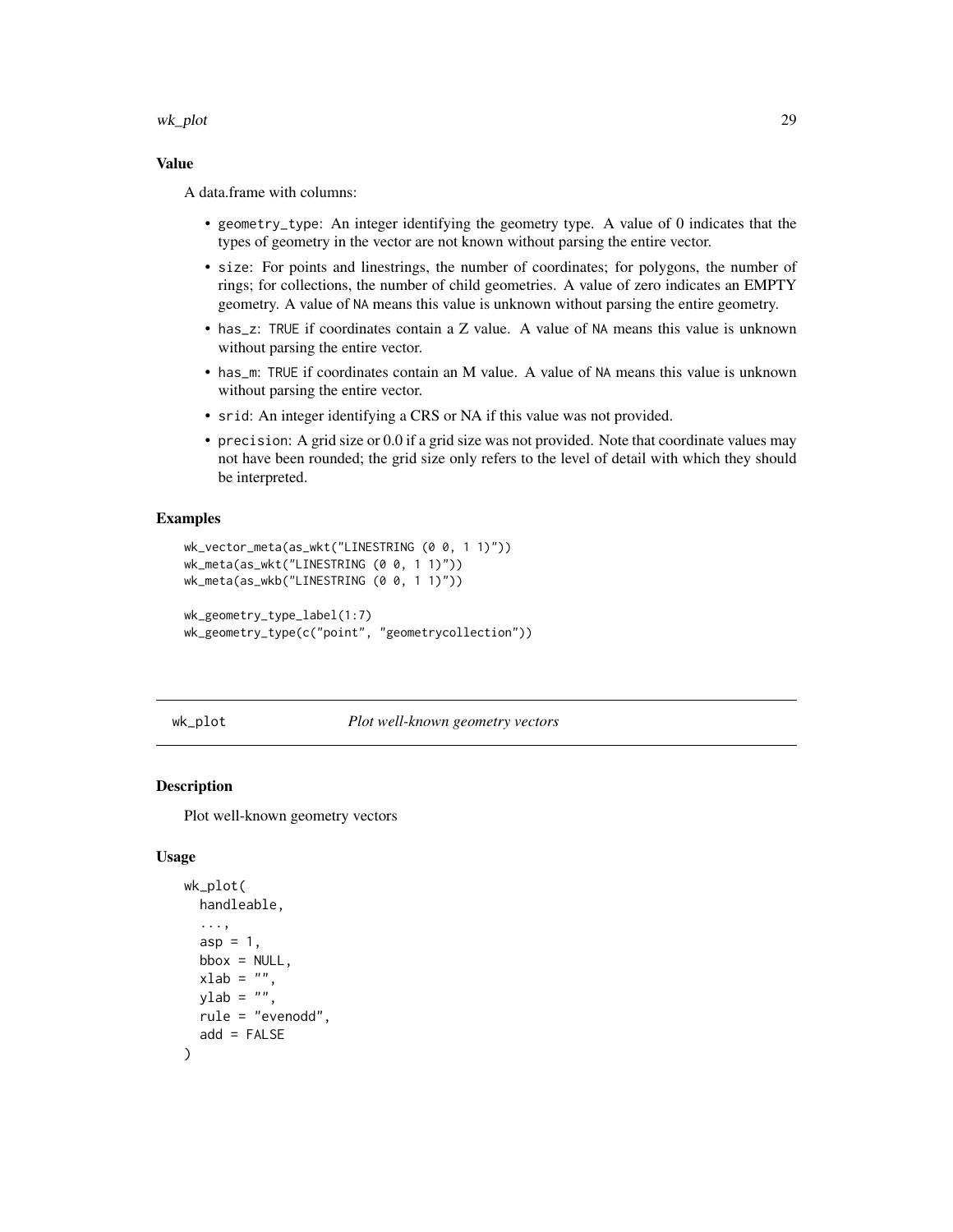```
## Default S3 method:
wk_plot(
 handleable,
  ...,
 asp = 1,bbox = NULL,xlab = ",
 ylab = \binom{m}{y}rule = "evenodd",
 add = FALSE\mathcal{L}## S3 method for class 'wk_wkt'
plot(
 x,
 ...,
 asp = 1,bbox = NULL,xlab = "",
 ylab = "",
 rule = "evenodd",
 add = FALSE\mathcal{L}## S3 method for class 'wk_wkb'
plot(
 x,
  ...,
 asp = 1,bbox = NULL,xlab = "",
 ylab = "",
 rule = "evenodd",
 add = FALSE\mathcal{L}## S3 method for class 'wk_xy'
plot(x, ..., asp = 1, bbox = NULL, xlab = "", ylab = "", add = FALSE)## S3 method for class 'wk_rct'
plot(x, ..., asp = 1, bbox = NULL, xlab = "", ylab = "", add = FALSE)## S3 method for class 'wk_crc'
plot(x, ..., asp = 1, bbox = NULL, xlab = "", ylab = "", add = FALSE)
```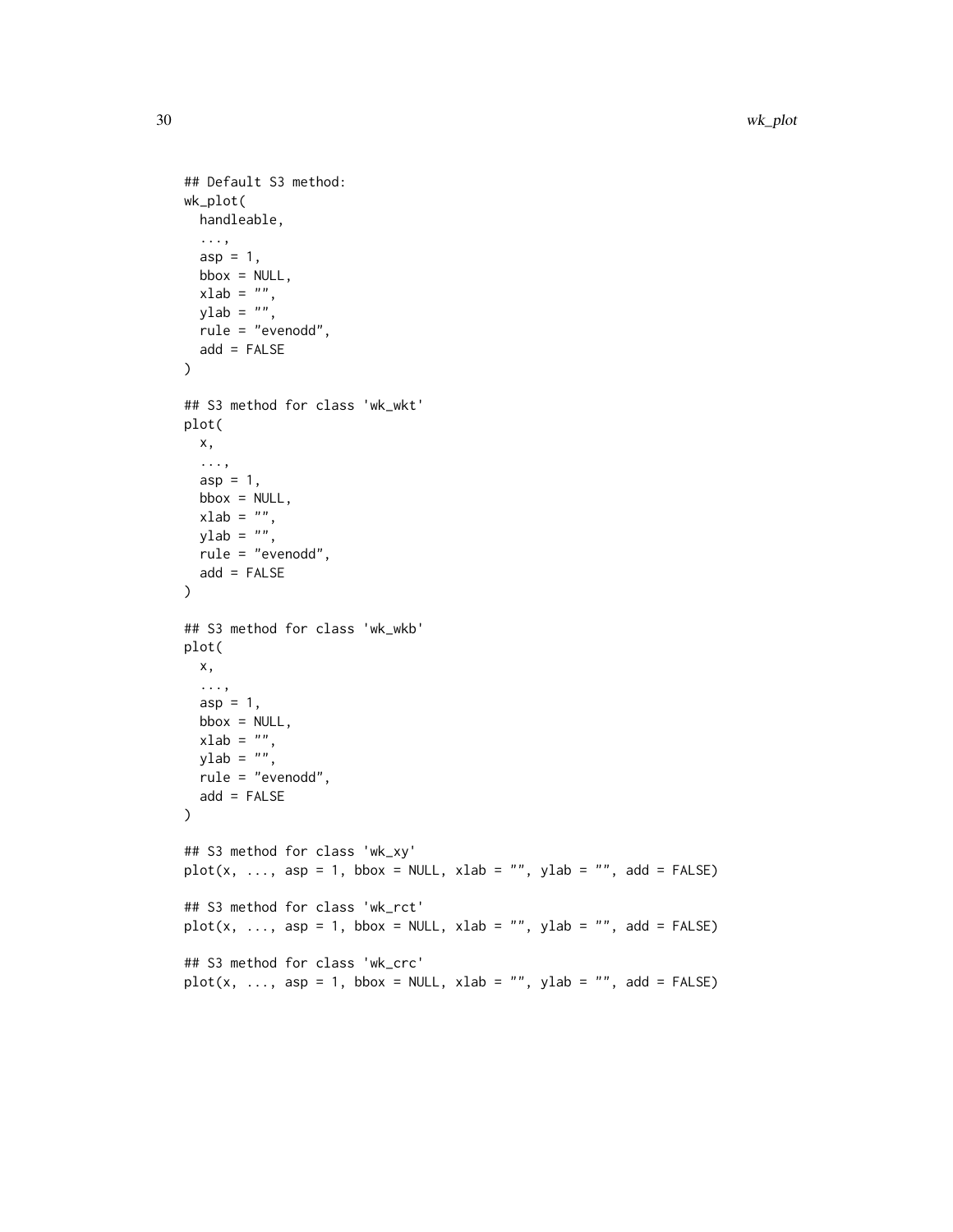## <span id="page-30-0"></span>wk\_problems 31

## Arguments

| handleable   | A geometry vector (e.g., $wkb()$ , $wkt()$ , $xy()$ , $rct()$ , or $sf::st\_sfc()$ ) for<br>which $wk_{\text{}}$ hand $\leq$ () is defined.                                                                                                      |
|--------------|--------------------------------------------------------------------------------------------------------------------------------------------------------------------------------------------------------------------------------------------------|
| $\cdot$      | Passed to plotting functions for features: graphics::points() for point and<br>multipoint geometries, graphics::lines() for linestring and multilinestring<br>geometries, and graphics::polypath() for polygon and multipolygon geome-<br>tries. |
|              | asp, xlab, ylab Passed to graphics:: $plot()$                                                                                                                                                                                                    |
| bbox         | The limits of the plot as a $rct()$ or compatible object                                                                                                                                                                                         |
| rule         | The rule to use for filling polygons (see graphics:: $polypath()$ )                                                                                                                                                                              |
| add          | Should a new plot be created, or should handleable be added to the existing<br>plot?                                                                                                                                                             |
| $\mathsf{x}$ | $A$ wkb() or wkt()                                                                                                                                                                                                                               |
|              |                                                                                                                                                                                                                                                  |

#### Value

The input, invisibly.

## Examples

```
plot(as_wkt("LINESTRING (0 0, 1 1)"))
plot(as_wkb("LINESTRING (0 0, 1 1)"))
```
<span id="page-30-1"></span>wk\_problems *Validate well-known binary and well-known text*

# Description

The problems handler returns a character vector of parse errors and can be used to validate input of any type for which [wk\\_handle\(\)](#page-21-1) is defined.

## Usage

```
wk_problems(handleable, ...)
```
wk\_problems\_handler()

| handleable           | A geometry vector (e.g., wkb(), wkt(), $xy($ ), $rct()$ , or $sf::st\_sfc()$ for |
|----------------------|----------------------------------------------------------------------------------|
|                      | which $wk_{\text{}}$ hand $\leq$ () is defined.                                  |
| $\ddot{\phantom{0}}$ | Passed to the wk_handle() method.                                                |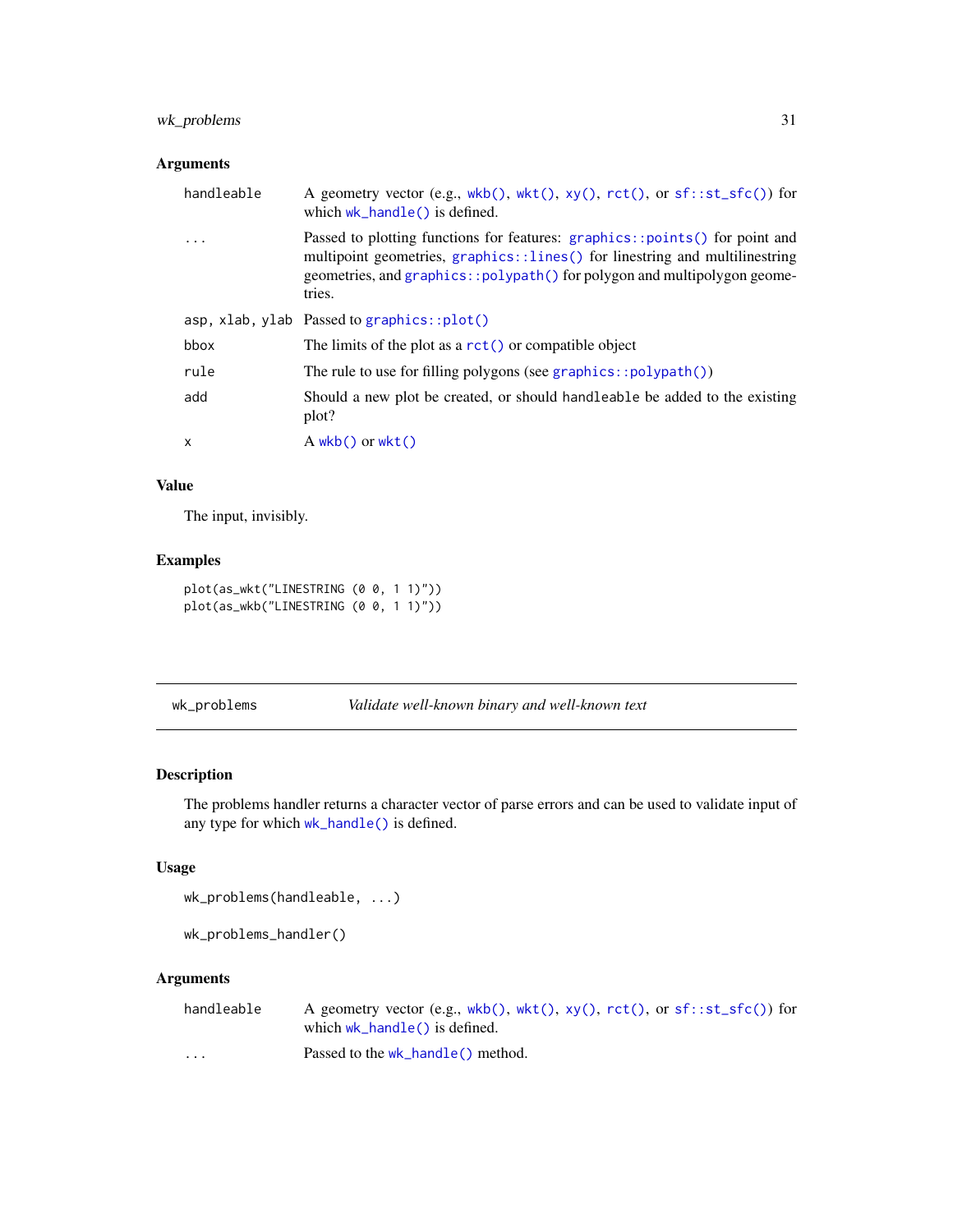# Value

A character vector of parsing errors. NA signifies that there was no parsing error.

## Examples

```
wk_problems(new_wk_wkt(c("POINT EMTPY", "POINT (20 30)")))
wk_handle(
  new_wk_wkt(c("POINT EMTPY", "POINT (20 30)")),
  wk_problems_handler()
\overline{\phantom{a}}
```
#### wk\_set\_z *Set coordinate values*

## Description

Set coordinate values

#### Usage

```
wk_set_z(handleable, z, ...)
wk_set_m(handleable, m, ...)
wk_drop_z(handleable, ...)
wk_drop_m(handleable, ...)
wk_trans_set(value, use_z = NA, use_m = NA)
```

| handleable   | A geometry vector (e.g., $wkb()$ , $wkt()$ , $xy()$ , $rct()$ , or $sf::st\_sfc()$ ) for<br>which $wk_{\text{}}$ hand $\leq$ () is defined.                   |
|--------------|---------------------------------------------------------------------------------------------------------------------------------------------------------------|
| z, m         | A vector of Z or M values applied feature-wise and recycled along handleable.<br>Use NA to keep the existing value of a given feature.                        |
| .            | Passed to the $wk$ -handle() method.                                                                                                                          |
| value        | An $xy($ , $xyz($ ), $xym($ ), or $xyzm($ ) of coordinates used to replace values in the<br>input. Use NA to keep the existing value.                         |
| use_z, use_m | Used to declare the output type. Use TRUE to ensure the output has that dimen-<br>sion, FALSE to ensure it does not, and NA to leave the dimension unchanged. |

<span id="page-31-0"></span>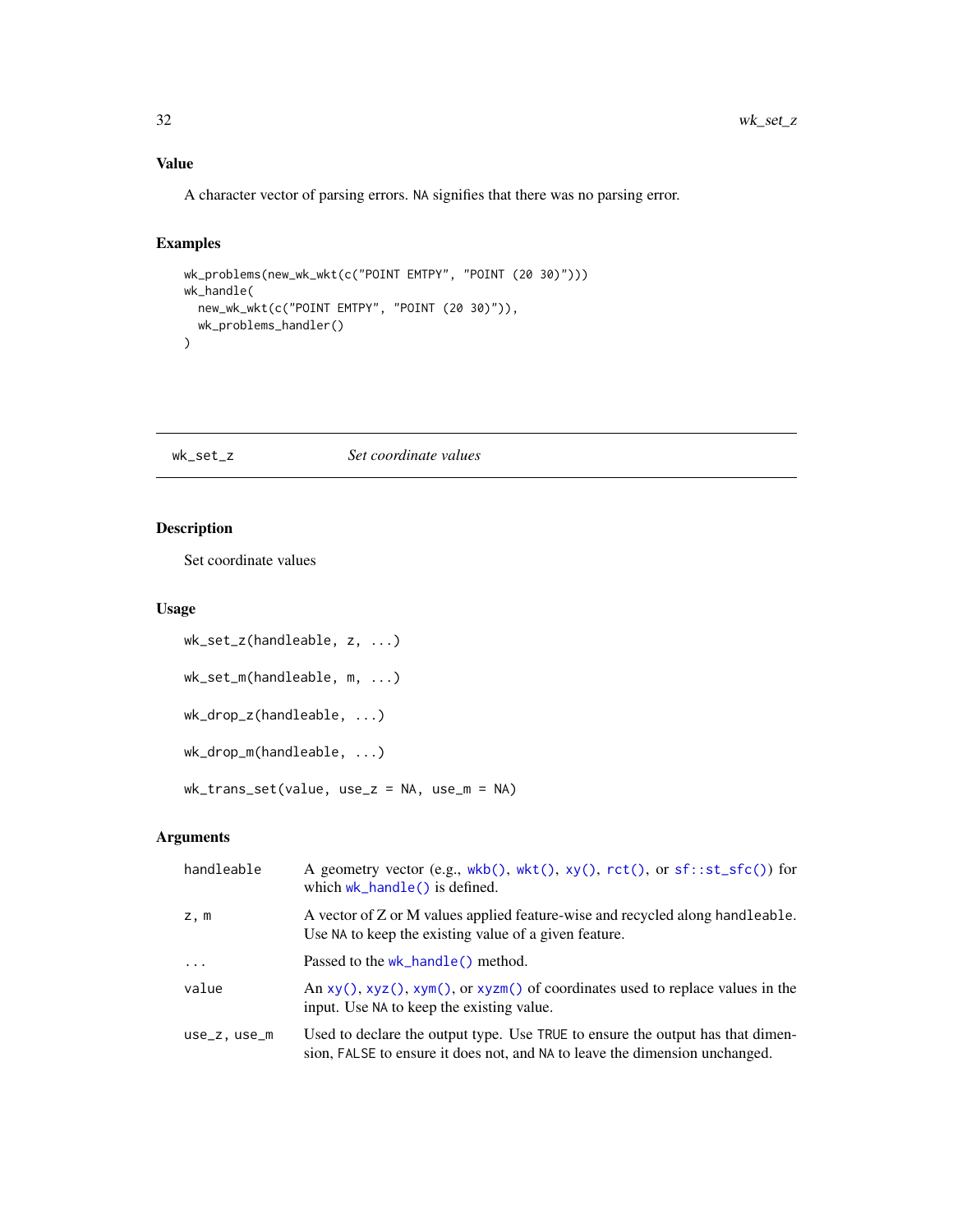## <span id="page-32-0"></span>wk\_transform 33

#### Examples

```
wk_set_z(wkt("POINT (0 1)"), 2)
wk_set_m(wkt("POINT (0 1)"), 2)
wk_drop_z(wkt("POINT ZM (0 1 2 3)"))
wk_drop_m(wkt("POINT ZM (0 1 2 3)"))
```
wk\_transform *Apply coordinate transformations*

# Description

Apply coordinate transformations

## Usage

wk\_transform(handleable, trans, ...)

wk\_transform\_filter(handler, trans)

#### Arguments

| handleable | A geometry vector (e.g., $wkb()$ , $wkt()$ , $xy()$ , $rct()$ , or $sf::st\_sfc()$ ) for<br>which $wk_{\text{}}$ hand $\leq$ () is defined. |
|------------|---------------------------------------------------------------------------------------------------------------------------------------------|
| trans      | An external pointer to a wk trans object                                                                                                    |
| $\ddots$   | Passed to the wk_handle() method.                                                                                                           |
| handler    | A wk handler object.                                                                                                                        |

#### Examples

```
wk_transform(xy(0, 0), wk_affine_translate(2, 3))
```
wk\_translate.sfc *Translate geometry vectors*

## Description

Translate geometry vectors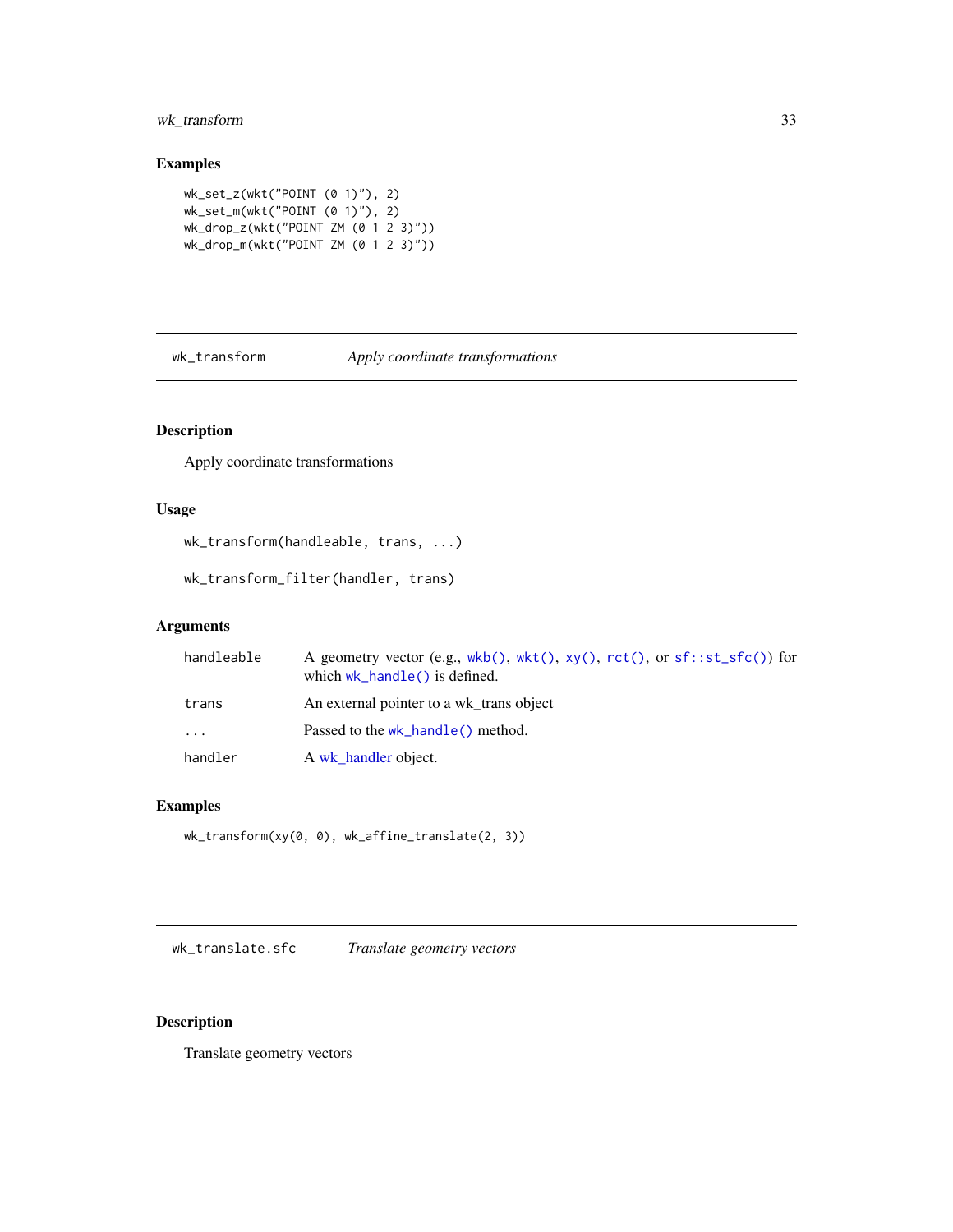## Usage

```
## S3 method for class 'sfc'
wk_translate(handleable, to, ...)
wk_translate(handleable, to, ...)
## Default S3 method:
wk_translate(handleable, to, ...)
```
## Arguments

| handleable | A geometry vector (e.g., $wkb()$ , $wkt()$ , $xy()$ , $rct()$ , or $sf::st\_sfc()$ ) for<br>which $wk_{\text{}}$ hand $\leq$ () is defined. |
|------------|---------------------------------------------------------------------------------------------------------------------------------------------|
| to         | A prototype object.                                                                                                                         |
| $\ddotsc$  | Passed to the wk_handle() method.                                                                                                           |

<span id="page-33-1"></span>wk\_trans\_affine *Affine transformer*

# Description

Affine transformer

## Usage

```
wk_trans_affine(trans_matrix)
```
wk\_affine\_identity()

wk\_affine\_rotate(rotation\_deg)

 $wk_a$ ffine\_scale(scale\_x = 1, scale\_y = 1)

```
wk_affine_translate(dx = 0, dy = 0)
```
wk\_affine\_fit(src, dst)

wk\_affine\_rescale(rct\_in, rct\_out)

wk\_affine\_compose(...)

wk\_affine\_invert(x)

<span id="page-33-0"></span>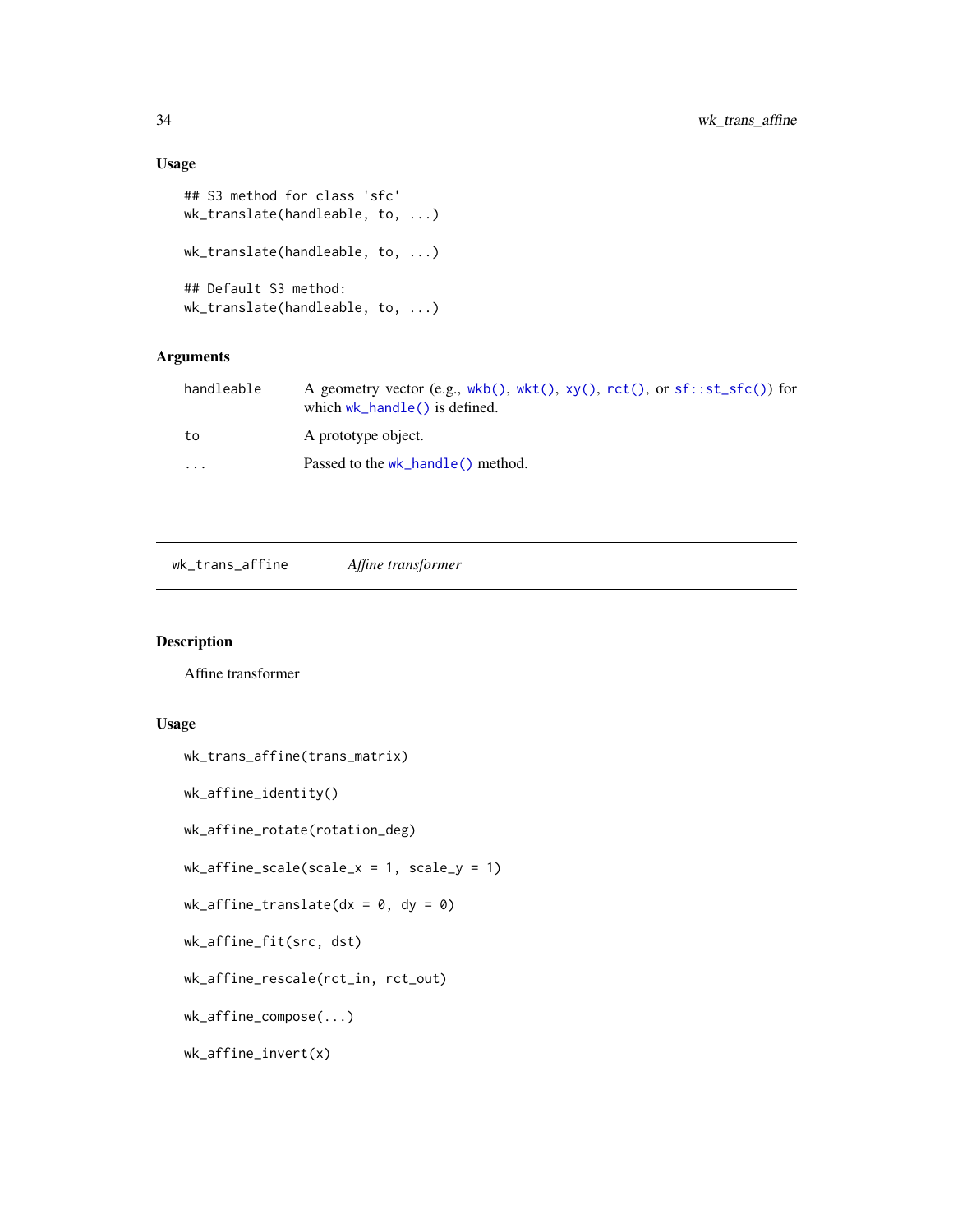## <span id="page-34-0"></span>Arguments

| trans_matrix     | A 3x3 transformation matrix                                                                       |
|------------------|---------------------------------------------------------------------------------------------------|
| rotation_deg     | A rotation to apply in degrees counterclockwise.                                                  |
| scale_x, scale_y |                                                                                                   |
|                  | Scale factor to apply in the x and y directions, respectively                                     |
| dx, dy           | Coordinate offsets in the x and y direction                                                       |
| src, dst         | Point vectors of control points used to estimate the affine mapping (using base: : qr. solve ()). |
| rct_in, rct_out  |                                                                                                   |
|                  | The input and output bounds                                                                       |
| $\ddots$         | Zero or more transforms in the order they should be applied.                                      |
| X                | A wk_trans_affine()                                                                               |

wk\_trans\_inverse *Generic transform class*

# Description

Generic transform class

# Usage

```
wk_trans_inverse(trans, ...)
as_wk_trans(x, ...)
## S3 method for class 'wk_trans'
as_wk_trans(x, ...)
```
new\_wk\_trans(trans\_ptr, subclass = character())

| trans                   | An external pointer to a wk_trans object              |
|-------------------------|-------------------------------------------------------|
| $\cdot$ $\cdot$ $\cdot$ | Passed to S3 methods                                  |
| $\mathsf{x}$            | An object to be converted to a transform.             |
| trans_ptr               | An external pointer to a wk_trans_t transform struct. |
| subclass                | An optional subclass to apply to the pointer          |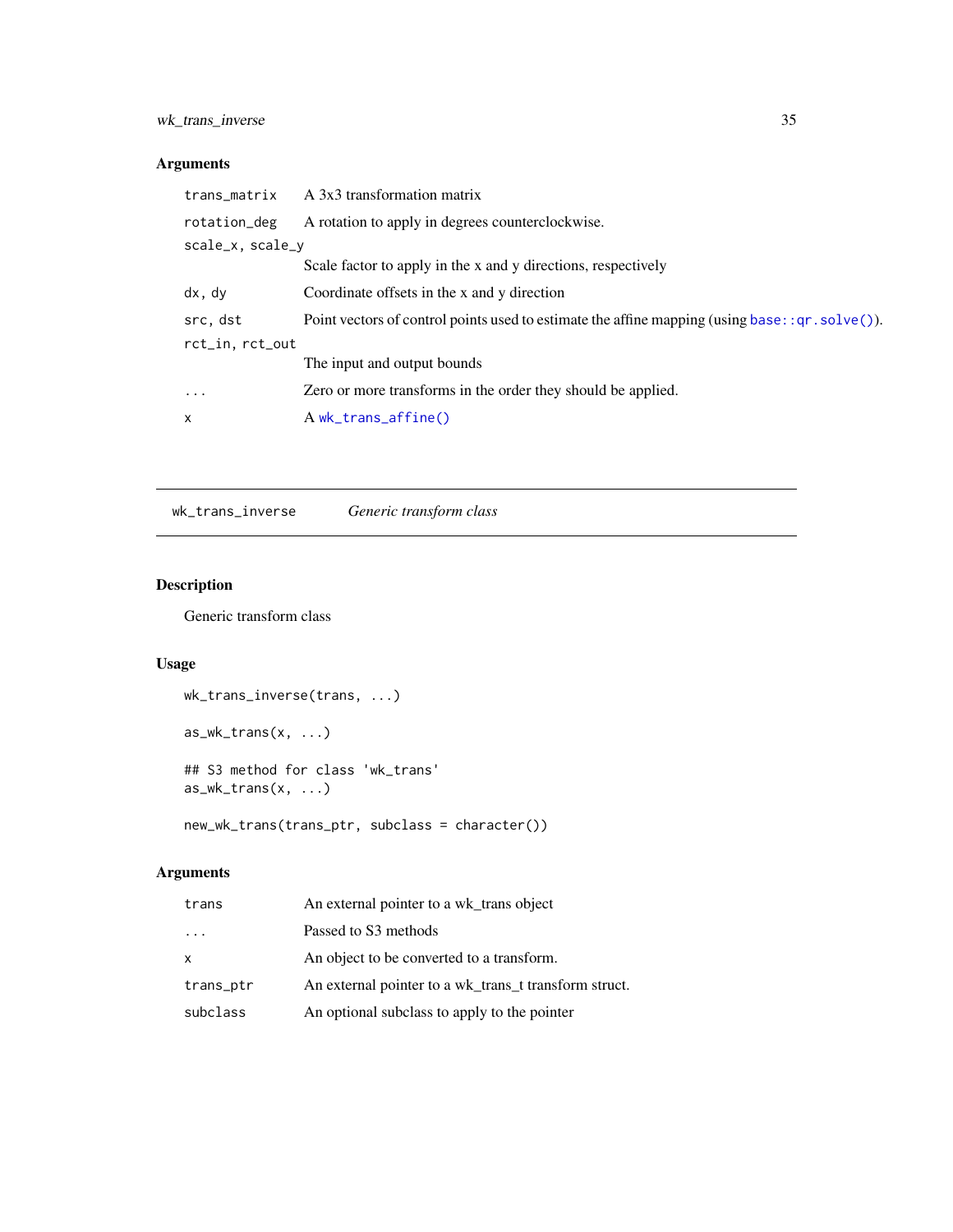<span id="page-35-1"></span><span id="page-35-0"></span>

These functions provide ways to extract individual coordinate values. Whereas wk\_vertices() returns a vector of coordinates as in the same format as the input, wk\_coords() returns a data frame with coordinates as columns.

#### Usage

```
wk_vertices(handleable, ...)
wk_coords(handleable, ...)
wk_vertex_filter(handler, add_details = FALSE)
```
#### Arguments

| handleable  | A geometry vector (e.g., wkb(), wkt(), xy(), rct(), or sf::st_sfc()) for<br>which $wk_{\text{}}$ hand $\leq$ () is defined. |
|-------------|-----------------------------------------------------------------------------------------------------------------------------|
| $\cdots$    | Passed to the wk_handle() method.                                                                                           |
| handler     | A wk handler object.                                                                                                        |
| add details | Use TRUE to add a "wk details" attribute, which contains columns feature id,<br>part_id, and ring_id.                       |

#### Value

- wk\_vertices() extracts vertices and returns the in the same format as the handler
- wk\_coords() returns a data frame with columns columns feature\_id (the index of the feature from whence it came), part\_id (an arbitrary integer identifying the point, line, or polygon from whence it came), ring\_id (an arbitrary integer identifying individual rings within polygons), and one column per coordinate (x, y, and/or z and/or m).

```
wk_vertices(wkt("LINESTRING (0 0, 1 1)"))
wk_coords(wkt("LINESTRING (0 0, 1 1)"))
```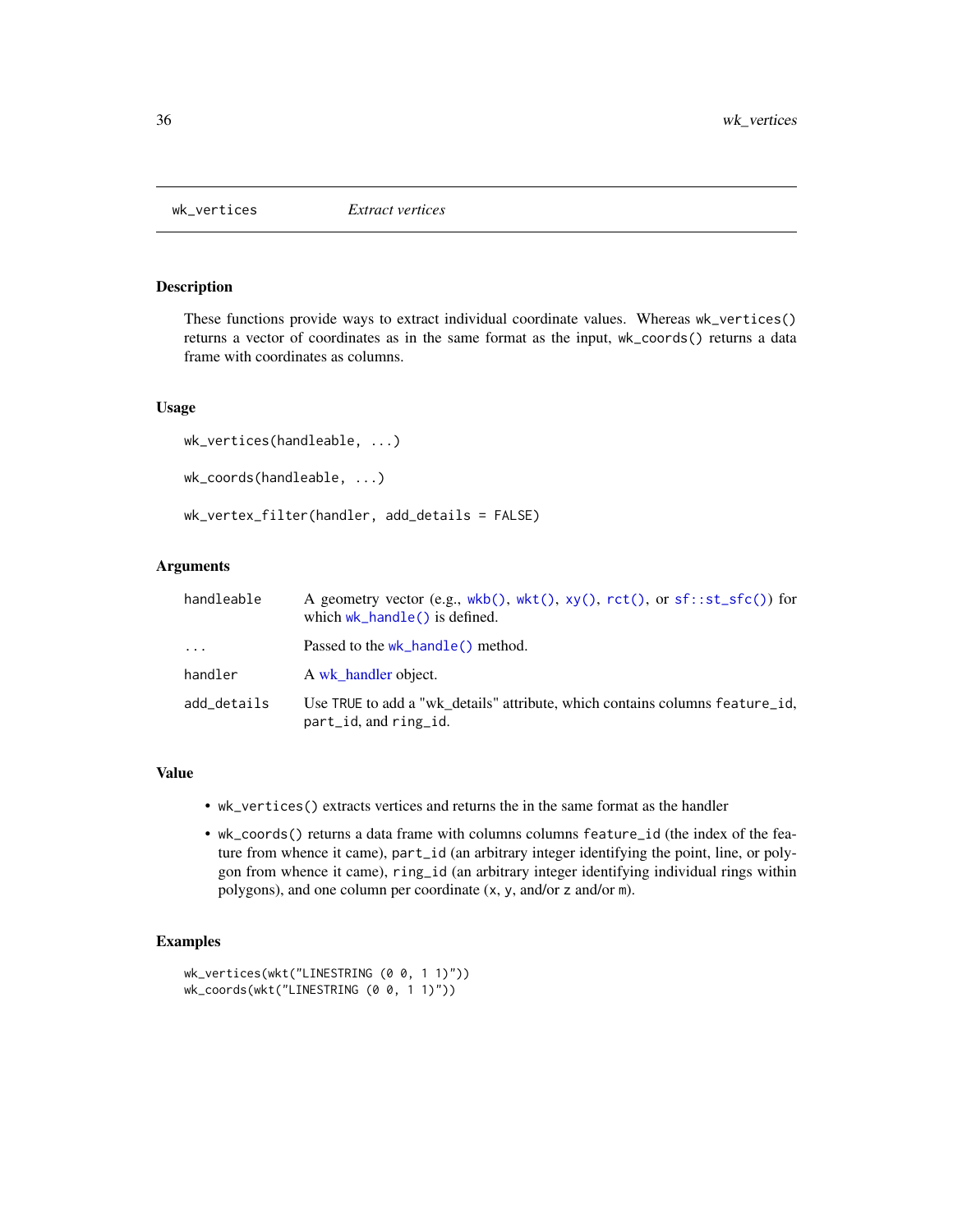<span id="page-36-2"></span><span id="page-36-0"></span>

This handler does nothing and returns NULL. It is useful for benchmarking readers and handlers and when using filters that have side-effects (e.g., [wk\\_debug\(\)](#page-18-1)). Note that this handler stops on the first parse error; to see a list of parse errors see the [wk\\_problems\(\)](#page-30-1) handler.

#### Usage

```
wk_void(handleable, ...)
wk_void_handler()
```
#### Arguments

| handleable              | A geometry vector (e.g., wkb(), wkt(), $xy($ ), $rct()$ , or $sf::st\_sfc()$ for<br>which $wk_{\text{}}$ hand $\leq$ () is defined. |
|-------------------------|-------------------------------------------------------------------------------------------------------------------------------------|
| $\cdot$ $\cdot$ $\cdot$ | Passed to the wk_handle() method.                                                                                                   |

#### Value

NULL

#### Examples

```
wk_void(wkt("POINT (1 4)"))
wk_handle(wkt("POINT (1 4)"), wk_void_handler())
```
wk\_writer.sfc *Write geometry vectors*

## <span id="page-36-1"></span>Description

When writing transformation functions, it is often useful to know which handler should be used to create a (potentially modified) version of an object. Some transformers (e.g., [wk\\_vertices\(\)](#page-35-1)) modify the geometry type of an object, in which case a generic writer is needed. This defaults to [wkb\\_writer\(\)](#page-36-1) because it is fast and can handle all geometry types.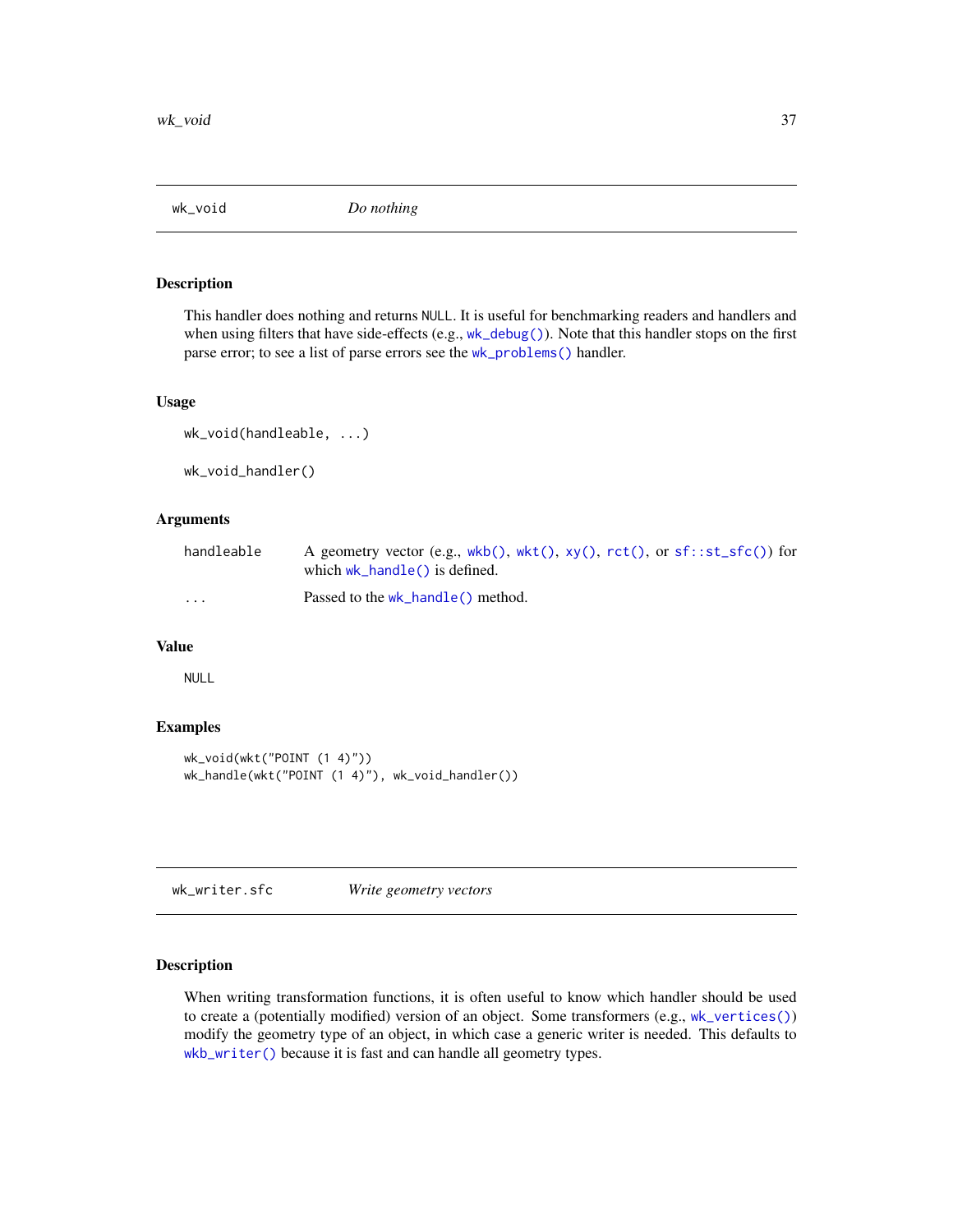## Usage

```
## S3 method for class 'sfc'
wk_writer(handleable, ...)
## S3 method for class 'sf'
wk_writer(handleable, ...)
sfc_writer()
wkb_writer(buffer_size = 2048L, endian = NA_integer_)
wkt_writer(precision = 16L, trim = TRUE)
wk_writer(handleable, ..., generic = FALSE)
## Default S3 method:
wk_writer(handleable, ...)
## S3 method for class 'wk_wkt'
wk_writer(handleable, ..., precision = 16, trim = TRUE)
## S3 method for class 'wk_wkb'
wk_writer(handleable, ...)
## S3 method for class 'wk_xy'
wk_writer(handleable, ..., generic = FALSE)
```
xy\_writer()

## Arguments

| handleable  | A geometry vector (e.g., wkb(), wkt(), xy(), rct(), or sf::st_sfc()) for<br>which $wk_{\text{}}$ hand $\leq$ () is defined.                   |
|-------------|-----------------------------------------------------------------------------------------------------------------------------------------------|
| $\ddots$ .  | Passed to the writer constructor.                                                                                                             |
| buffer_size | Control the initial buffer size used when writing WKB.                                                                                        |
| endian      | Use 1 for little endian, 0 for big endian, or NA for system endian.                                                                           |
| precision   | If trim is TRUE, the total number of significant digits to keep for each result or<br>the number of digits after the decimal place otherwise. |
| trim        | Use FALSE to keep trailing zeroes after the decimal place.                                                                                    |
| generic     | Use TRUE to obtain a writer that can write all geometry types.                                                                                |

#### Value

A [wk\\_handler.](#page-21-1)

<span id="page-37-0"></span>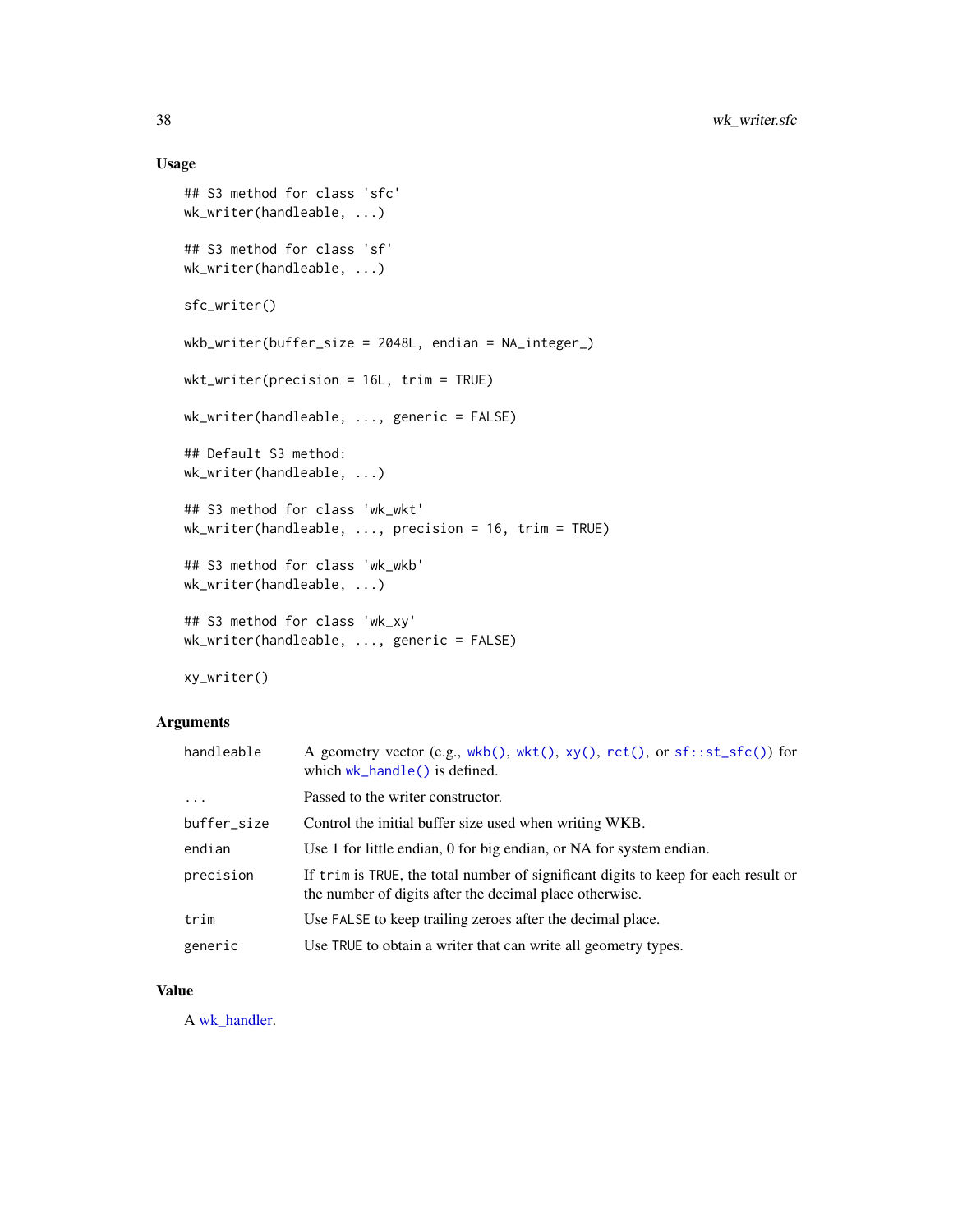<span id="page-38-2"></span><span id="page-38-1"></span><span id="page-38-0"></span>Efficient point vectors

#### Usage

```
xy(x = double(), y = double(), crs = wk_crs_auto())xyz(x = double(), y = double(), z = double(), crs = wk_crs_auto())xym(x = double(), y = double(), m = double(), crs = wk_crs_auto())xyzm(
  x = double(),y = double(),z = double(),m = double(),crs = wk_crs_auto()\lambdaxy_dims(x)
as_{xy}(x, \ldots)## Default S3 method:
as_{xy}(x, \ldots, \text{dims} = \text{NULL})## S3 method for class 'wk_xy'
as_{xy}(x, \ldots, \text{dims} = \text{NULL})## S3 method for class 'matrix'
as_{xy}(x, \ldots, \text{crs} = \text{NULL})## S3 method for class 'data.frame'
as_{xy}(x, \ldots, \text{dims} = \text{NULL}, \text{crs} = \text{NULL})
```

| x, y, z, m              | Coordinate values.                                       |
|-------------------------|----------------------------------------------------------|
| crs                     | A value to be propagated as the CRS for this vector.     |
| $\cdot$ $\cdot$ $\cdot$ | Passed to methods.                                       |
| dims                    | A set containing one or more of $c("x", "y", "z", "m").$ |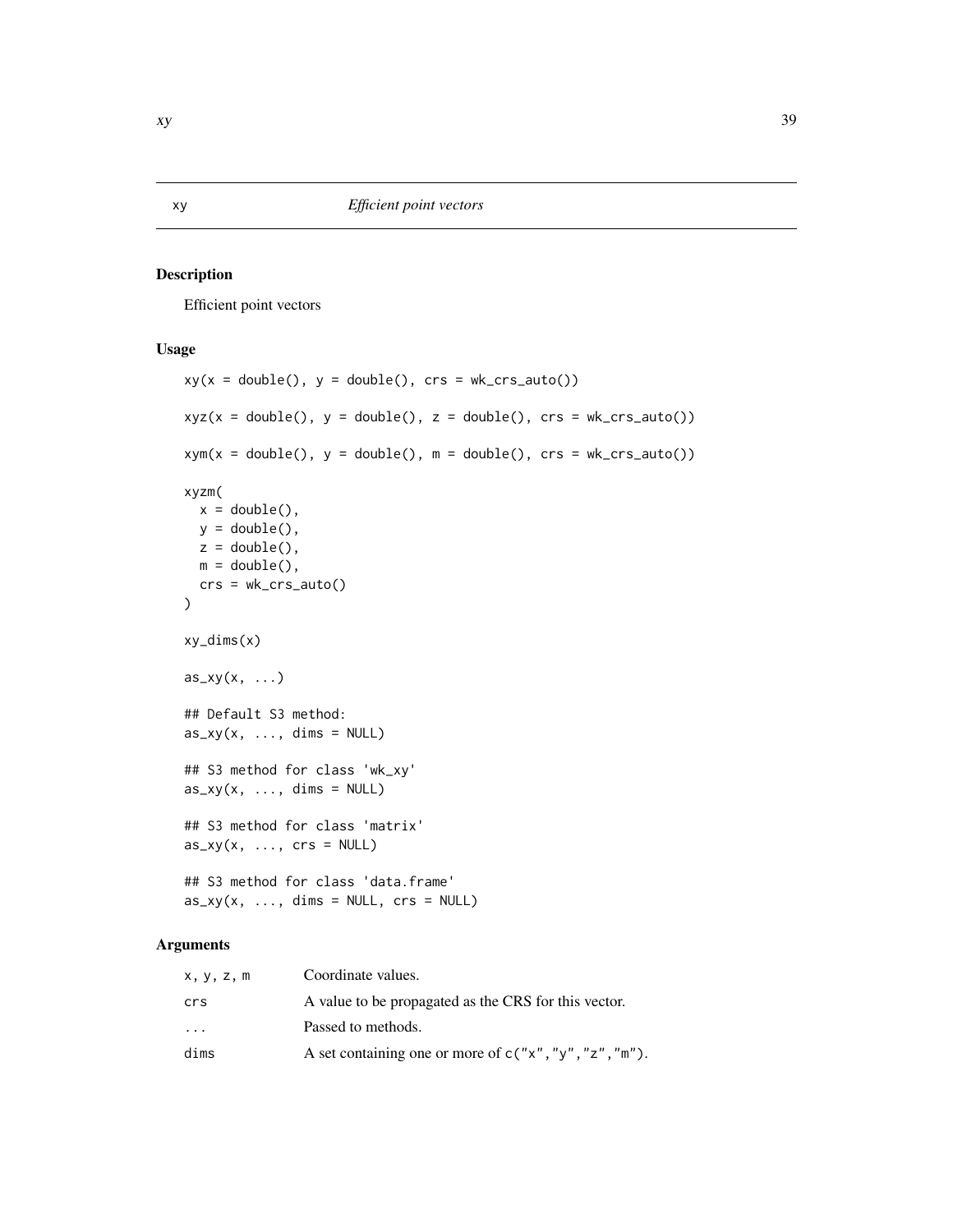# Value

A vector of coordinate values.

# Examples

xy(1:5, 1:5) xyz(1:5, 1:5, 10) xym(1:5, 1:5, 10) xyzm(1:5, 1:5, 10, 12)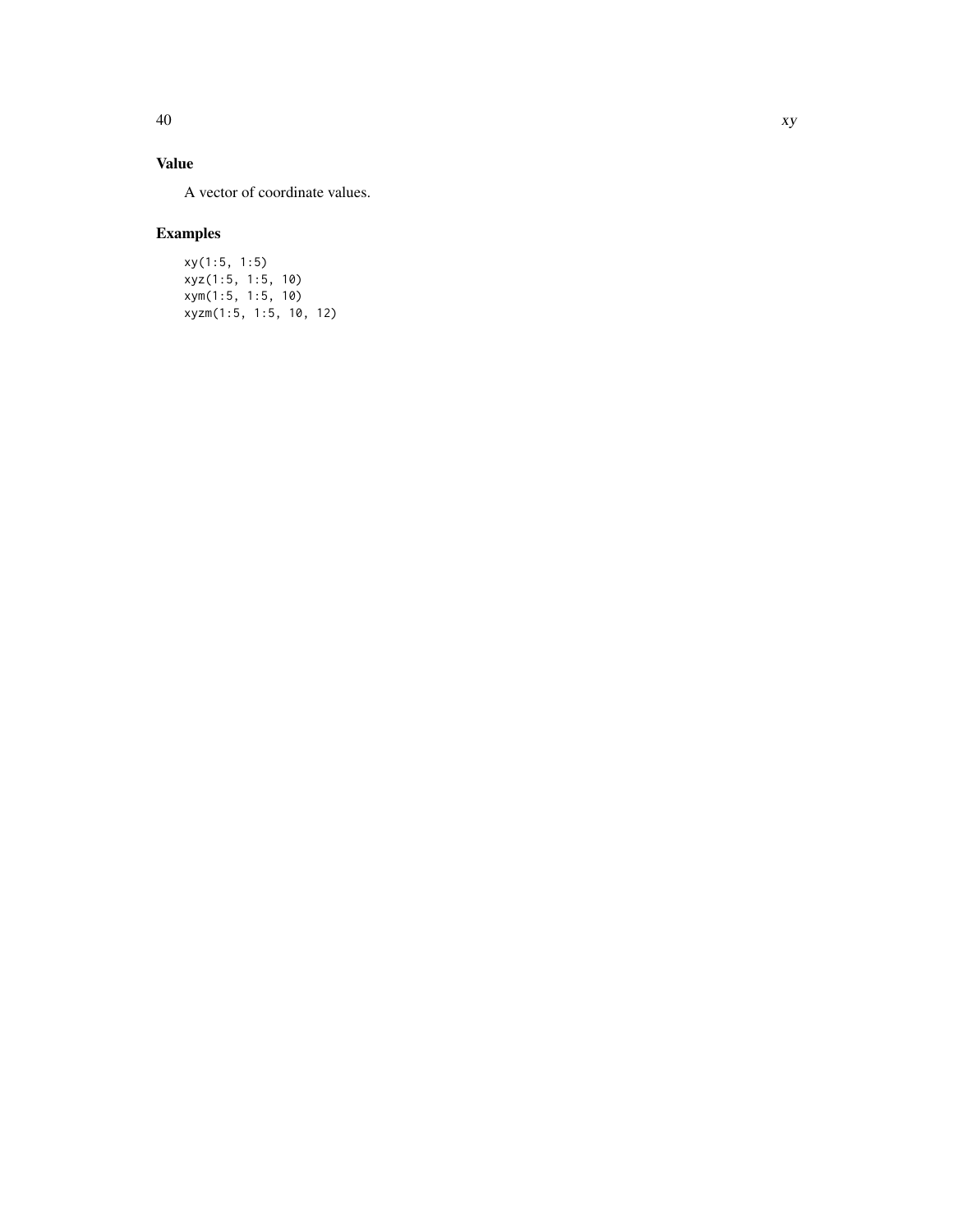# <span id="page-40-0"></span>**Index**

```
as_crc (crc), 3
as_rct (rct), 7
as_wk_handler (wk_handle.wk_crc), 22
as_wk_trans (wk_trans_inverse), 35
as_wkb (wkb), 9
as_wkt (wkt), 10
as_xy (xy), 39
base::qr.solve(), 35
character(), 11
crc, 3
crc(), 4
graphics::lines(), 31
graphics::plot(), 31
graphics::points(), 31
graphics::polypath(), 31
handle_wkt_without_vector_size, 4
is_handleable (wk_handle.wk_crc), 22
is_wk_handler (wk_handle.wk_crc), 22
is_wk_wkb (new_wk_wkb), 5
is_wk_wkt (new_wk_wkt), 6
list(), 9
new_wk_crc, 4
new_wk_handler (wk_handle.wk_crc), 22
new_wk_rct, 5
new_wk_trans (wk_trans_inverse), 35
new_wk_wkb, 5
new_wk_wkb(), 9
new_wk_wkt, 6
new_wk_wkt(), 11
new_wk_xy, 6
new_wk_xym (new_wk_xy), 6
new_wk_xyz (new_wk_xy), 6
```
new\_wk\_xyzm *(*new\_wk\_xy*)*, [6](#page-5-0)

```
package_version(), 18
parse_wkb (wkb), 9
parse_wkt (wkt), 10
plot.wk_crc (wk_plot), 29
plot.wk_rct (wk_plot), 29
plot.wk_wkb (wk_plot), 29
plot.wk_wkt (wk_plot), 29
plot.wk_xy (wk_plot), 29
raw(), 9, 10
rct, 7
rct(), 4, 5, 7, 12, 15, 19, 20, 22, 23, 25, 27,
        28, 31–34, 36–38
Reduce(), 14
sf::st_sfc(), 4, 12, 15, 19, 20, 22, 23, 25,
         27, 28, 31–34, 36–38
sfc_writer (wk_writer.sfc), 37
validate_wk_wkb (new_wk_wkb), 5
validate_wk_wkt (new_wk_wkt), 6
validate_wk_xy (new_wk_xy), 6
validate_wk_xym (new_wk_xy), 6
validate_wk_xyz (new_wk_xy), 6
validate_wk_xyzm (new_wk_xy), 6
vctrs-methods, 8
vctrs::vec_cast(), 9
vctrs::vec_ptype2(), 9
vec_cast.wk_crc (vctrs-methods), 8
vec_cast.wk_rct (vctrs-methods), 8
vec_cast.wk_wkb (vctrs-methods), 8
vec_cast.wk_wkt (vctrs-methods), 8
vec_cast.wk_xy (vctrs-methods), 8
vec_cast.wk_xym (vctrs-methods), 8
vec_cast.wk_xyz (vctrs-methods), 8
vec_cast.wk_xyzm (vctrs-methods), 8
vec_ptype2.wk_crc (vctrs-methods), 8
vec_ptype2.wk_rct (vctrs-methods), 8
vec_ptype2.wk_wkb (vctrs-methods), 8
vec_ptype2.wk_wkt (vctrs-methods), 8
```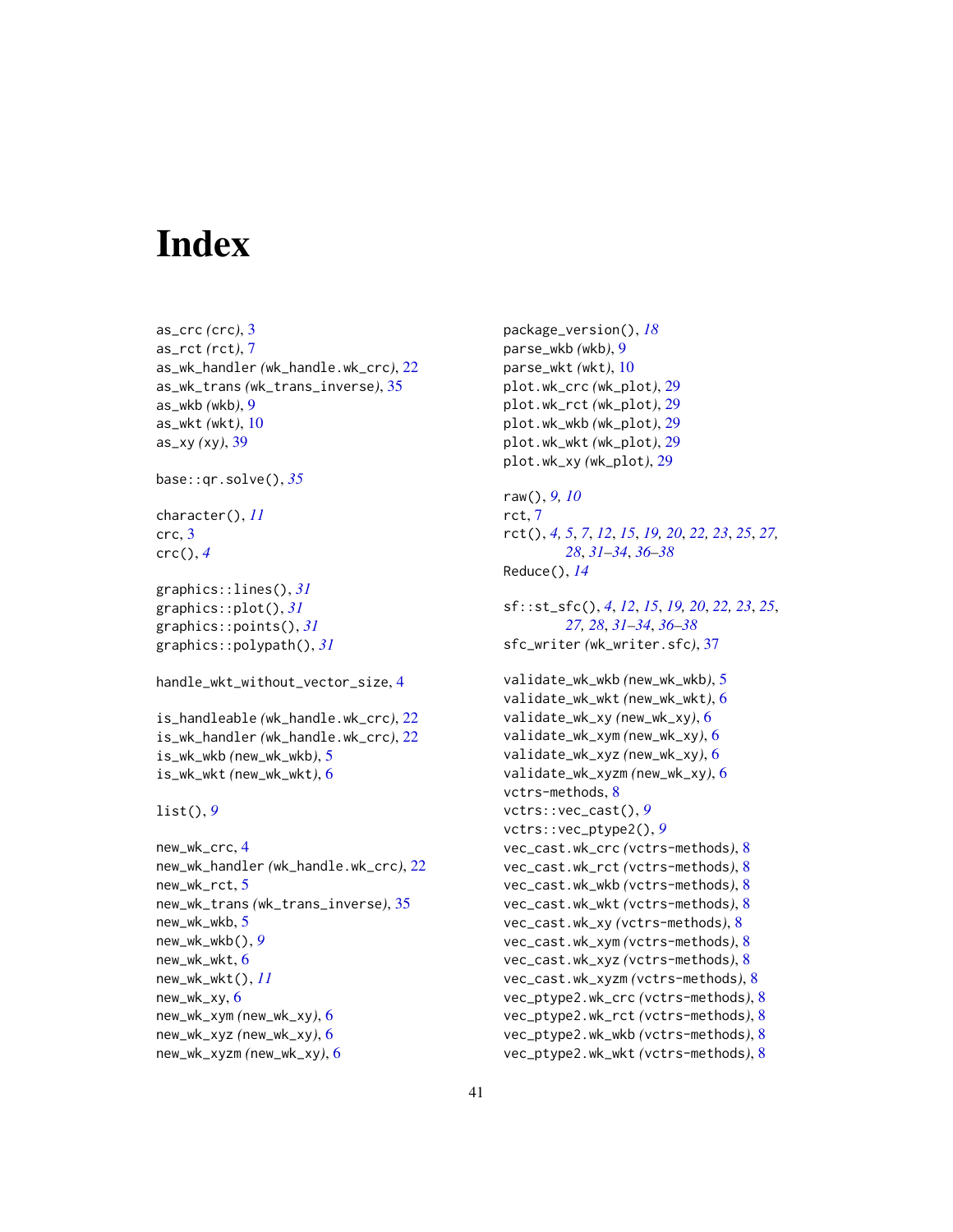vec\_ptype2.wk\_xy *(*vctrs-methods*)*, [8](#page-7-0) vec\_ptype2.wk\_xym *(*vctrs-methods*)*, [8](#page-7-0) vec\_ptype2.wk\_xyz *(*vctrs-methods*)*, [8](#page-7-0) vec\_ptype2.wk\_xyzm *(*vctrs-methods*)*, [8](#page-7-0) wk\_affine\_compose *(*wk\_trans\_affine*)*, [34](#page-33-0) wk\_affine\_fit *(*wk\_trans\_affine*)*, [34](#page-33-0) wk\_affine\_identity *(*wk\_trans\_affine*)*, [34](#page-33-0) wk\_affine\_invert *(*wk\_trans\_affine*)*, [34](#page-33-0) wk\_affine\_rescale *(*wk\_trans\_affine*)*, [34](#page-33-0) wk\_affine\_rotate *(*wk\_trans\_affine*)*, [34](#page-33-0) wk\_affine\_scale *(*wk\_trans\_affine*)*, [34](#page-33-0) wk\_affine\_translate *(*wk\_trans\_affine*)*, [34](#page-33-0) wk\_bbox, [11](#page-10-0) wk\_bbox\_handler *(*wk\_bbox*)*, [11](#page-10-0) wk\_chunk\_map\_feature, [12](#page-11-0) wk\_chunk\_map\_feature(), *[13](#page-12-0)* wk\_chunk\_strategy\_coordinates *(*wk\_chunk\_strategy\_single*)*, [14](#page-13-0) wk\_chunk\_strategy\_coordinates(), *[14](#page-13-0)* wk\_chunk\_strategy\_feature *(*wk\_chunk\_strategy\_single*)*, [14](#page-13-0) wk\_chunk\_strategy\_feature(), *[13,](#page-12-0) [14](#page-13-0)* wk\_chunk\_strategy\_single, [14](#page-13-0) wk\_collection *(*wk\_linestring*)*, [27](#page-26-0) wk\_collection\_filter *(*wk\_linestring*)*, [27](#page-26-0) wk\_coords *(*wk\_vertices*)*, [36](#page-35-0) wk\_count, [15](#page-14-0) wk\_count\_handler *(*wk\_count*)*, [15](#page-14-0) wk\_crs, [16](#page-15-0) wk\_crs.data.frame *(*wk\_handle.data.frame*)*, [21](#page-20-0) wk\_crs<- *(*wk\_crs*)*, [16](#page-15-0) wk\_crs\_auto *(*wk\_crs\_inherit*)*, [17](#page-16-0) wk\_crs\_auto(), *[17](#page-16-0)* wk\_crs\_auto\_value *(*wk\_crs\_inherit*)*, [17](#page-16-0) wk\_crs\_equal, [16](#page-15-0) wk\_crs\_equal(), *[16](#page-15-0)* wk\_crs\_equal\_generic *(*wk\_crs\_equal*)*, [16](#page-15-0) wk\_crs\_equal\_generic(), *[16](#page-15-0)* wk\_crs\_inherit, [17](#page-16-0) wk\_crs\_inherit(), *[17](#page-16-0)* wk\_crs\_longlat *(*wk\_crs\_inherit*)*, [17](#page-16-0) wk\_crs\_output *(*wk\_crs*)*, [16](#page-15-0) wk\_crs\_proj\_definition, [18](#page-17-0) wk\_debug, [19](#page-18-0) wk\_debug(), *[22](#page-21-0)*, *[37](#page-36-0)* wk\_debug\_filter *(*wk\_debug*)*, [19](#page-18-0)

wk\_drop\_m *(*wk\_set\_z*)*, [32](#page-31-0) wk\_drop\_z *(*wk\_set\_z*)*, [32](#page-31-0) wk\_envelope *(*wk\_bbox*)*, [11](#page-10-0) wk\_envelope\_handler *(*wk\_bbox*)*, [11](#page-10-0) wk\_flatten, [19](#page-18-0) wk\_flatten\_filter *(*wk\_flatten*)*, [19](#page-18-0) wk\_format, [20](#page-19-0) wk\_format(), *[22](#page-21-0)* wk\_geodesic\_inherit *(*wk\_is\_geodesic*)*, [26](#page-25-0) wk\_geometry\_type *(*wk\_meta*)*, [28](#page-27-0) wk\_geometry\_type\_label *(*wk\_meta*)*, [28](#page-27-0) wk\_handle *(*wk\_handle.wk\_crc*)*, [22](#page-21-0) wk\_handle(), *[4](#page-3-0)*, *[12](#page-11-0)*, *[15](#page-14-0)*, *[19,](#page-18-0) [20](#page-19-0)*, *[22](#page-21-0)[–25](#page-24-0)*, *[27,](#page-26-0) [28](#page-27-0)*, *[31](#page-30-0)[–34](#page-33-0)*, *[36](#page-35-0)[–38](#page-37-0)* wk\_handle.data.frame, [21](#page-20-0) wk\_handle.wk\_crc, [22](#page-21-0) wk\_handle\_slice *(*wk\_handle\_slice.data.frame*)*, [24](#page-23-0) wk\_handle\_slice.data.frame, [24](#page-23-0) wk\_handler, *[4](#page-3-0)*, *[19,](#page-18-0) [20](#page-19-0)*, *[22](#page-21-0)*, *[24,](#page-23-0) [25](#page-24-0)*, *[27](#page-26-0)*, *[33](#page-32-0)*, *[36](#page-35-0)*, *[38](#page-37-0)* wk\_identity, [25](#page-24-0) wk\_identity\_filter *(*wk\_identity*)*, [25](#page-24-0) wk\_is\_geodesic, [26](#page-25-0) wk\_is\_geodesic.data.frame *(*wk\_handle.data.frame*)*, [21](#page-20-0) wk\_is\_geodesic<- *(*wk\_is\_geodesic*)*, [26](#page-25-0) wk\_is\_geodesic\_output *(*wk\_crs*)*, [16](#page-15-0) wk\_linestring, [27](#page-26-0) wk\_linestring\_filter *(*wk\_linestring*)*, [27](#page-26-0) wk\_meta, [28](#page-27-0) wk\_meta(), *[15](#page-14-0)* wk\_meta\_handler *(*wk\_meta*)*, [28](#page-27-0) wk\_platform\_endian *(*wkb*)*, [9](#page-8-0) wk\_plot, [29](#page-28-0) wk\_polygon *(*wk\_linestring*)*, [27](#page-26-0) wk\_polygon\_filter *(*wk\_linestring*)*, [27](#page-26-0) wk\_problems, [31](#page-30-0) wk\_problems(), *[22](#page-21-0)*, *[37](#page-36-0)* wk\_problems\_handler *(*wk\_problems*)*, [31](#page-30-0) wk\_restore *(*wk\_identity*)*, [25](#page-24-0) wk\_restore.data.frame *(*wk\_handle.data.frame*)*, [21](#page-20-0) wk\_restore.sf *(*wk\_handle.data.frame*)*, [21](#page-20-0) wk\_restore.tbl\_df *(*wk\_handle.data.frame*)*, [21](#page-20-0) wk\_set\_crs *(*wk\_crs*)*, [16](#page-15-0)